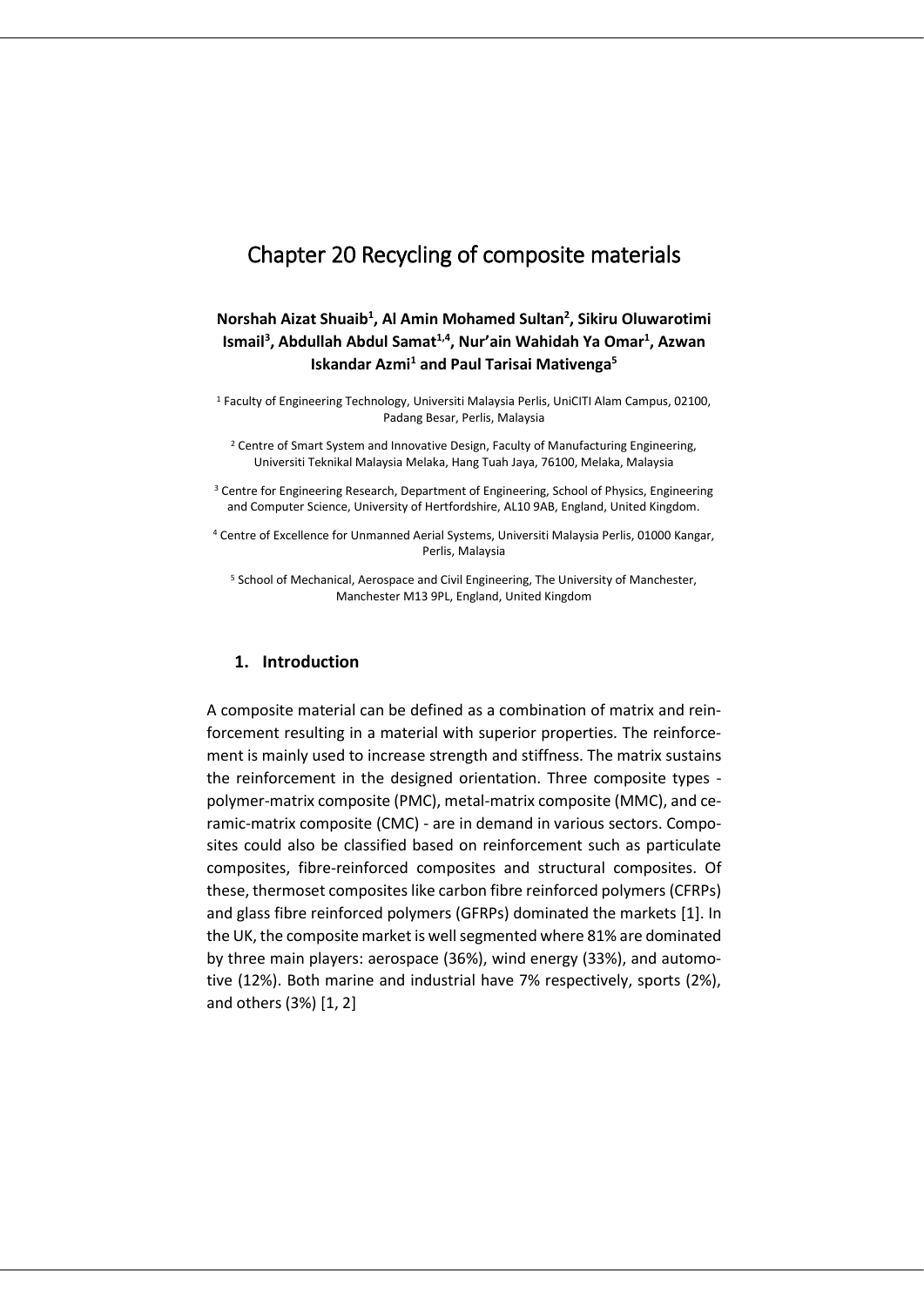Composite materials are rapidly gaining popularity and usage due to their combined lightweight, stiffness and strength features. Although it is difficult to find absolute statistics on the total global composite production, the composite market is projected to grow from £55 billion in 2016 to £87.47 billion by 2022 [3]. The first large-scale commercial applications of composite materials began in the military sector during World War II and in the late 1940s and early 1950s. Since then, global use of composite materials has grown rapidly from 158,800 tonnes in 1960 to 6.1 million tonnes in 2004 representing a 3,800% growth in the last 45 years [4].

Between all types of composite material, PMCs dominate the market with thermoset based products account for more than two third [1]. On account of this, most recycling technologies are focused on recovery of PMCs compared to MMCs and CMCs. It is estimated that around five to 10 million tonnes of GFRP are produced globally every year with the demand for CFRP forecasted at approximately 157,000 tonnes annually. The high demand leads to the issue of scrap waste during production [5]. The MMCs and CMCs have lower demand in terms of volume compared to PMCs. This leads to the limited availability of the MMCs and CMCs composites scrap for recycling [1]. Apart from manufacturing waste, end of life waste becomes significant at the product end of service stage

The heterogenous nature of composite causes recycling of the material to be highly challenging. As opposed to thermoplastic polymers, the thermoset polymers have difficulties in recycling due to its cross-linked nature. This is the reason research and development in recycling technologies focus on recovery of thermoset based products.

The situation of rising composite waste is made difficult due to the limited availability of waste processing centres. Recycling technology is still relatively new and progressing with recyclates hardly finding application in the market. Individual businesses that assume responsibility for their waste are often confronted with issues of economics of scale and transportation costs. From literature, most studies within the area of composite recycling only focused on reuse applications and strength of recycled fibre. The aspect of environmental impact is rarely considered.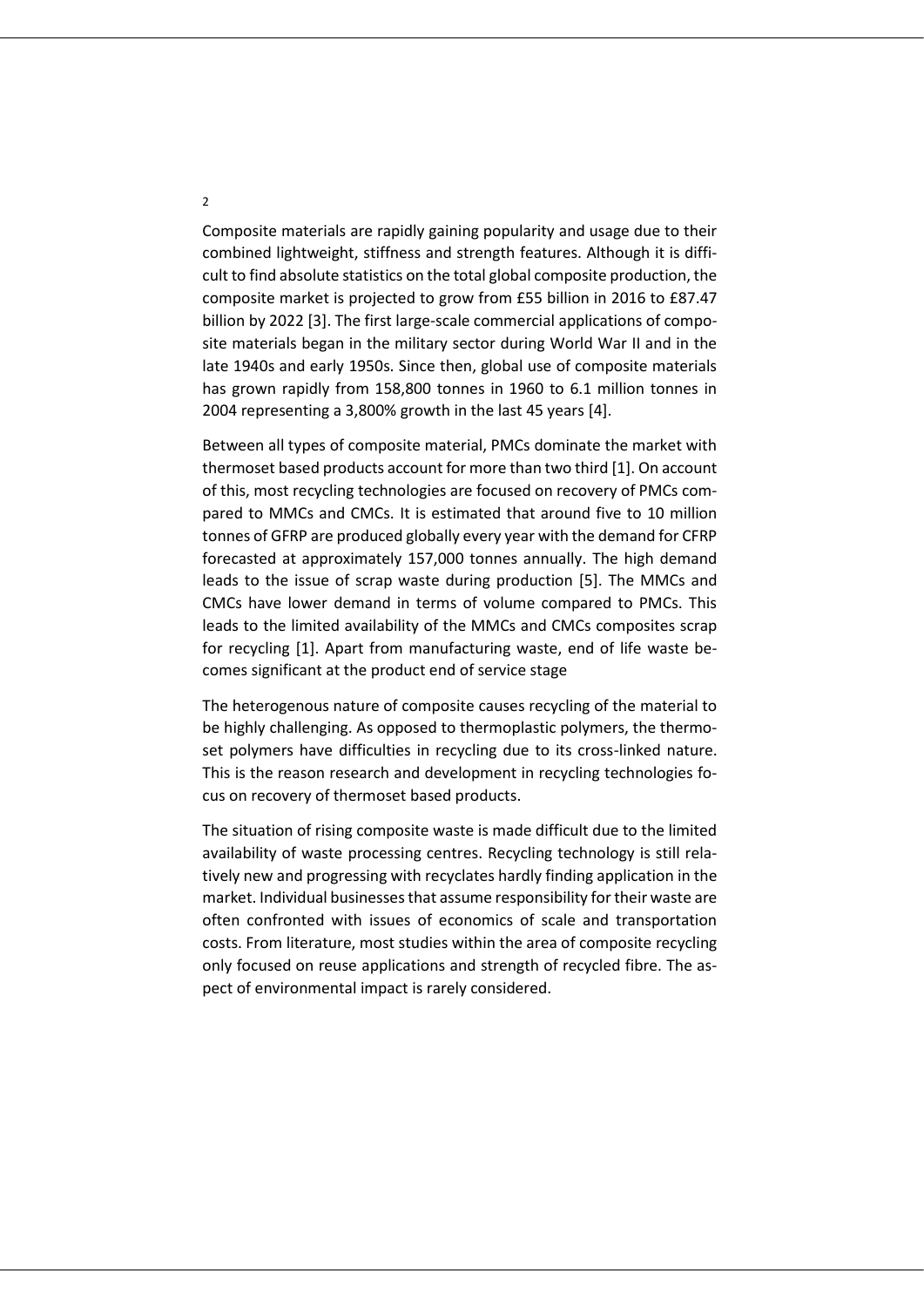This chapter explains available composite recycling methods from the aspect of process details, energy demand and recyclate mechanical properties. The focus is on PMCs particularly on GFRP and CFRP as these composites dominate the current market in terms of volume. Limited studies on PMCs and MMCs are reviewed in this chapter. Strength of recyclate and new composite product are also reviewed and compared between the methods. Possible reuse applications are also suggested. This chapter seeks to simultaneously analyses composite recycling initiatives from the aspect of feasibility, environmental and economic aspects. The analysis will be a vital decision-making tool regarding composite material sustainability in the future.

#### **2. Composite waste**

The increasing demand for composites has balanced effects on the generated wastes both nationally and internationally. Halliwell [6] reported that only 0.08% of composite waste is collected in Europe, a situation indicative of issues with a collection scheme that may not be well-designed or is affected by challenges in the waste post-treatment. There are two types of waste mainly associated with product output: manufacturing waste [7, 8] and end-of-life waste [6, 9]. CFRP represents about 40% of the UK composite production by value but corresponds to only about 2% by volume since the vast majority is GFRP [7, 10]. Numerous research have recently been conducted on CFRP recycling due to the cost differentials compared to virgin carbon fibres as well as the value of CFRP being ten times higher than GFRP [10].

The price for virgin GFRP and CFRP is in the range of £15.30-21.60 and £23.50-26.10 per kg respectively [11]. The Boeing company estimates the cost of manufacturing virgin CFRP to be in the range of £22 to £44 per kg, while the price range of the recycled version is only £12-18 per kg [12]. Although there is a difference in price, these are still within the current market range in the UK. The ELG Carbon Fibre Ltd compared prices between virgin and recycled CFRP materials and found the former to be £15/kg and the latter at £9/kg. Based on this capability, 2,000 tonnes of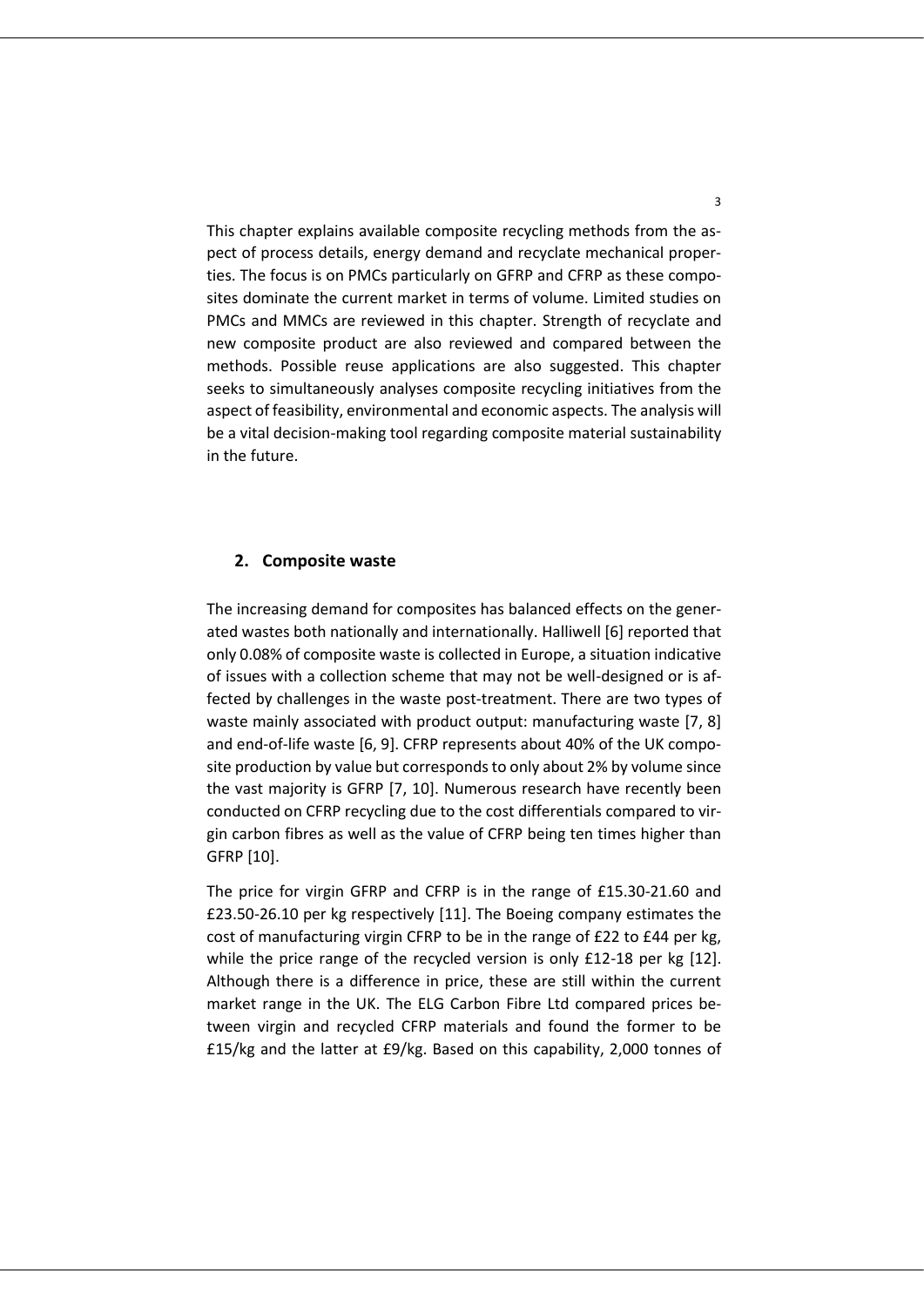CFRP waste are recycled every year at the cost of £0.60/kg, a pricing deduced from the electricity and gas costs involved [8]. The limited capacity has prevented many manufacturers from sending their composite waste to this centre.

By 2030, the GFRP waste is projected to reach an estimated 170,000 tonnes per annum [7]. Aerospace and wind energy are the main composite sectors in the country. The UK aerospace industry is the second largest in the world and supplies 17% of the global market and 75% of aircraft components [13]. Composite waste within the aerospace sector therefore would be significant with the use of composites especially in the mainframe of aircrafts steadily increasing over the years [14-16]. For example, the composite portion utilised in the Boeing-777 is 10% of the total weight of the mainframe. This composite usage increases to 22% for the Airbus A380 and up to 50% for the Boeing 787 Dreamliner.

It is reported that 6,000 to 8,000 commercial planes are expected to reach their end-of-life by 2030 globally [17]. Based on recent data, a total of 1,229 commercial aeroplanes and 1,102 military aircraft are currently operational in the UK [18, 19]. The maximum zero-fuel-weight for A380 is 369 tons; by taking 22% of composite percentage (as a medium composite use in Airbus A380), the composite weight per aircraft would be about 81.18 tonnes. Thus, the total estimated composite end-of-life from aircrafts alone can reach to about 190,000 tonnes.

For wind turbines, waste from rotor blades is projected to reach 225,000 tons by 2034 [20]. In 2015 alone, there were more than 6,037 operational wind turbines in 729 individual projects in the UK [21]. Since 23,597 wind turbines were deployed from 2005 to 2012 [22], the situation alerted the stakeholders to be ready for dealing with a huge amount of composite waste in the near future. While landfills are the common disposal route for composite waste, legislative pressure has prompted for a more environmentally sound solution to be found and practised. Some of the legislation and policies associated with composite-based products are discussed in the following sub-section.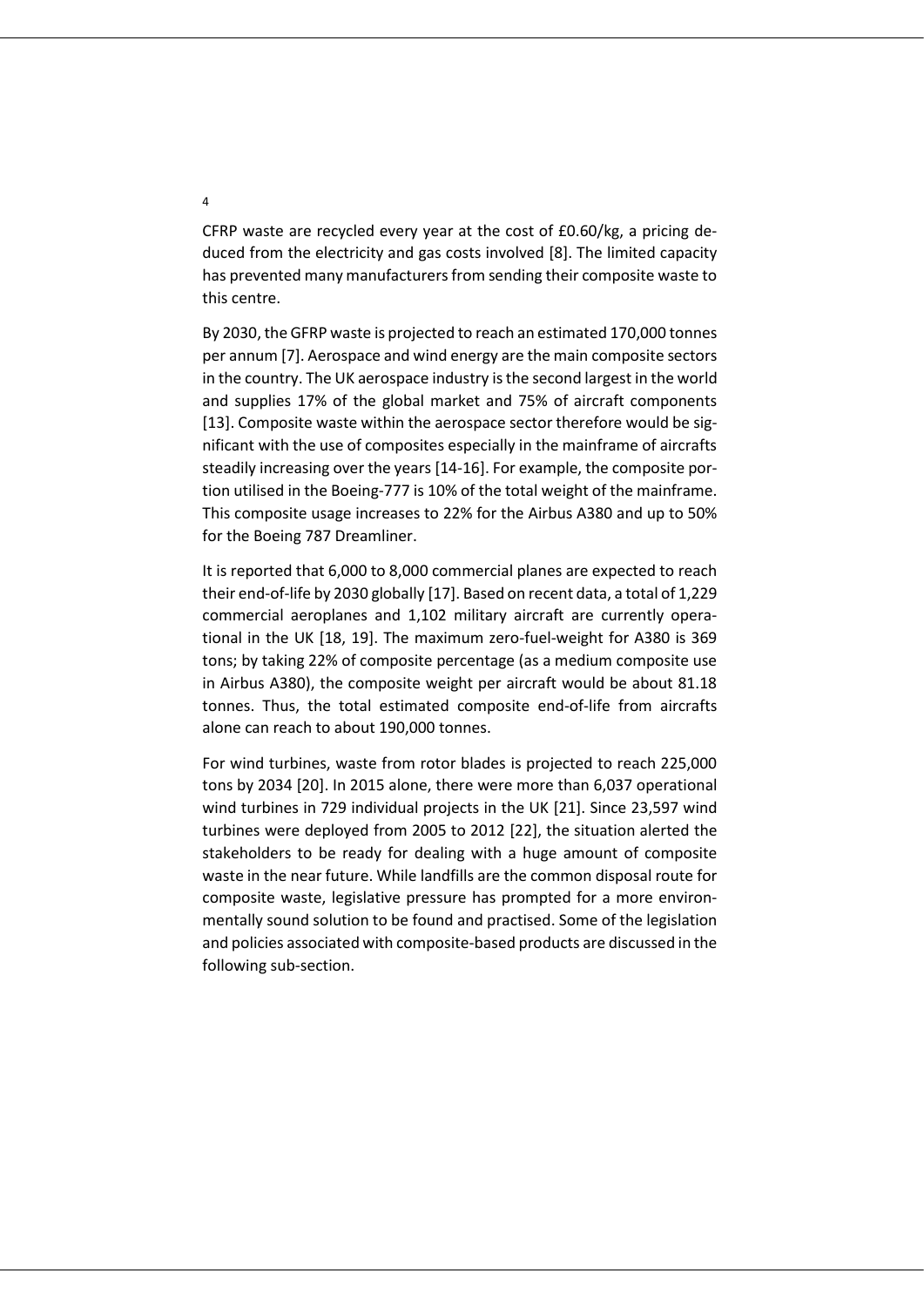## **3. Drivers for composite recycling**

#### *3.1 Legislation and policies*

An important and growing body of literature has agreed on environmental legislation being an influential factor to recycling enhancements [23]. About 95% of these legislations are derived from the European Union [9]. The end-of-life legislation and policies most relevant to composite waste are discussed in this section [9, 24].

#### **3.1.1 The Landfill Directive (1999/31/EC)**

The UK government is considering restrictions on the landfilling of biodegradable and recyclable wastes, including landfill bans [25]. Stringent technical requirements for waste and landfills have been introduced to prevent or reduce the negative impact of waste [9]. The Landfill Directive stipulates that materials with high organic content such as composite (i.e. wind turbine blades with an organic content of 30%) are to find alternative end-oflife routes.

#### **3.1.2 UK Landfill Tax and Operator's Gate Fee**

Associated with landfill directive are the UK Landfill Tax and Operator Gate Fee, a payable charge for the disposal of waste at landfills. These measures are aimed as disincentives for landfill disposal of waste and to encourage instead the utilisation and practice of environmentally sound routes such as recycling, composting and recovery.

Two rates of landfill tax - a standard rate and a lower rate for inert materials – are implemented with most composite waste falling under the standard rate of taxation. Records indicate a sharp steady increase in disposal costs in the UK with rates climbing from £7 per tonne in 1996 to £72 per tonne in 2013, £80 in 2014 and £82.60 in 2015 [26]. Coupled with the Landfill Operator Gate Fee (£20/tonne), the total landfill disposal cost is currently at approximately £100 per tonne [7]. The total composite waste landfilling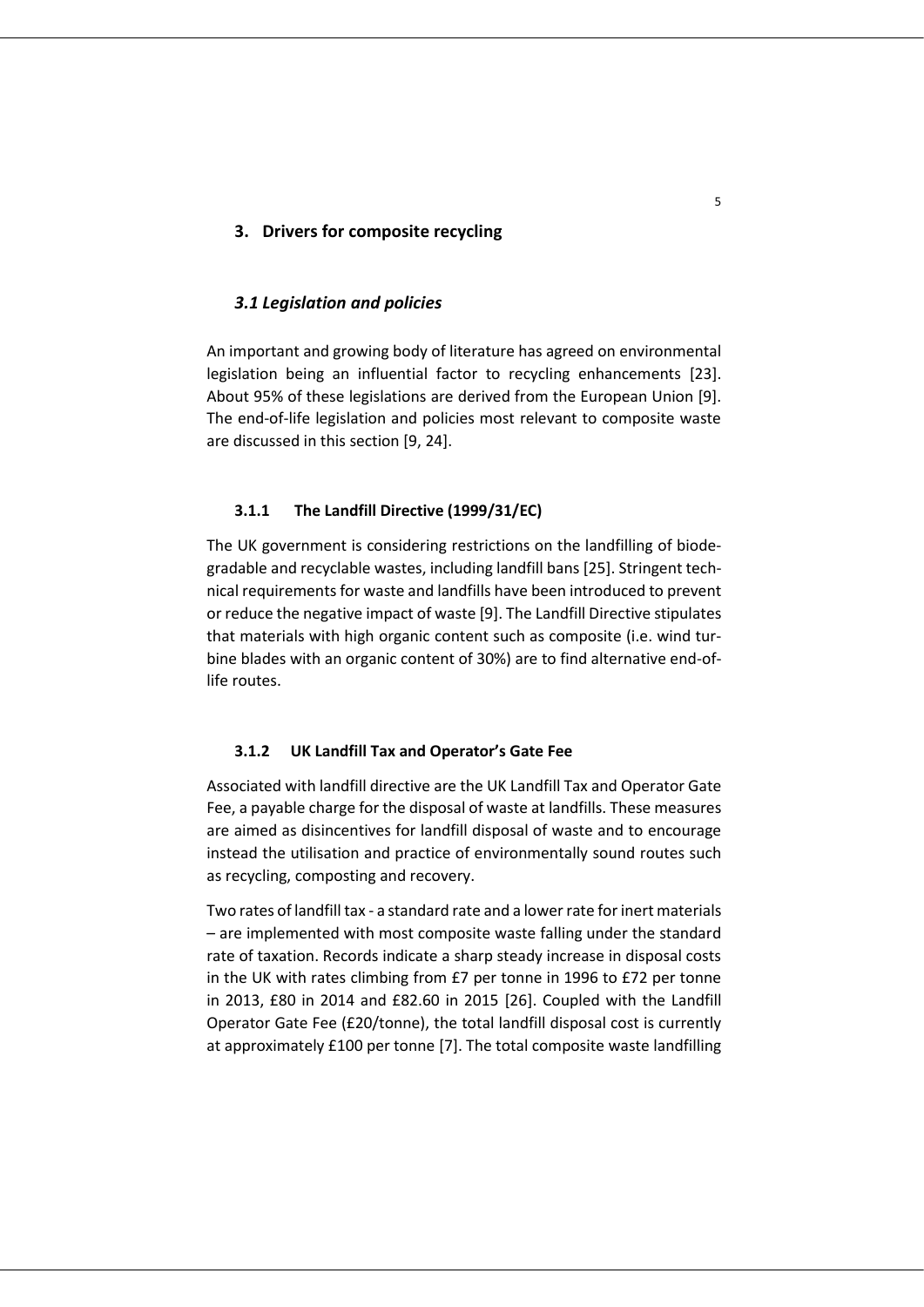cost in 2015 was almost £304 million, a significant cost driver for developing alternative waste management routes [27].

# **3.1.3 End-of-life Vehicles Directives (ELV) Directive (2000/53/EC)**

Through Regulations 2003, 2005 and 2010, the UK is required to divert at least 95% (by weight) of ELV from landfills, including recycling at least 85% and energy recovery at an additional 10%. This has represented a noteworthy driver towards improving recycling performance in the automotive composite sector. A recycling route must be made available if composites are to significantly substitute for metals in this area [7, 28].

## **3.1.4 The Framework Directive on Waste (2008/0241 (COD))**

The EU Waste Framework Directive (WFD 2008/98/EC), a backbone for the resource efficiency management efforts [29] has been transposed into the UK law as the "Waste (England and Wales) Regulations 2011", the "Waste (Scotland) Regulations 2012" and the "Waste Regulations (Northern Ireland) 2011" [30]. These regulations legally enshrine the waste hierarchy such as prevention, reuse, recycling, and finally the least preferred disposal method of energetic valorisation (energy recovery) through incineration and landfill. The waste management hierarchy is shown in Figure 1.1.



**Fig. 1.1. Waste management hierarchy**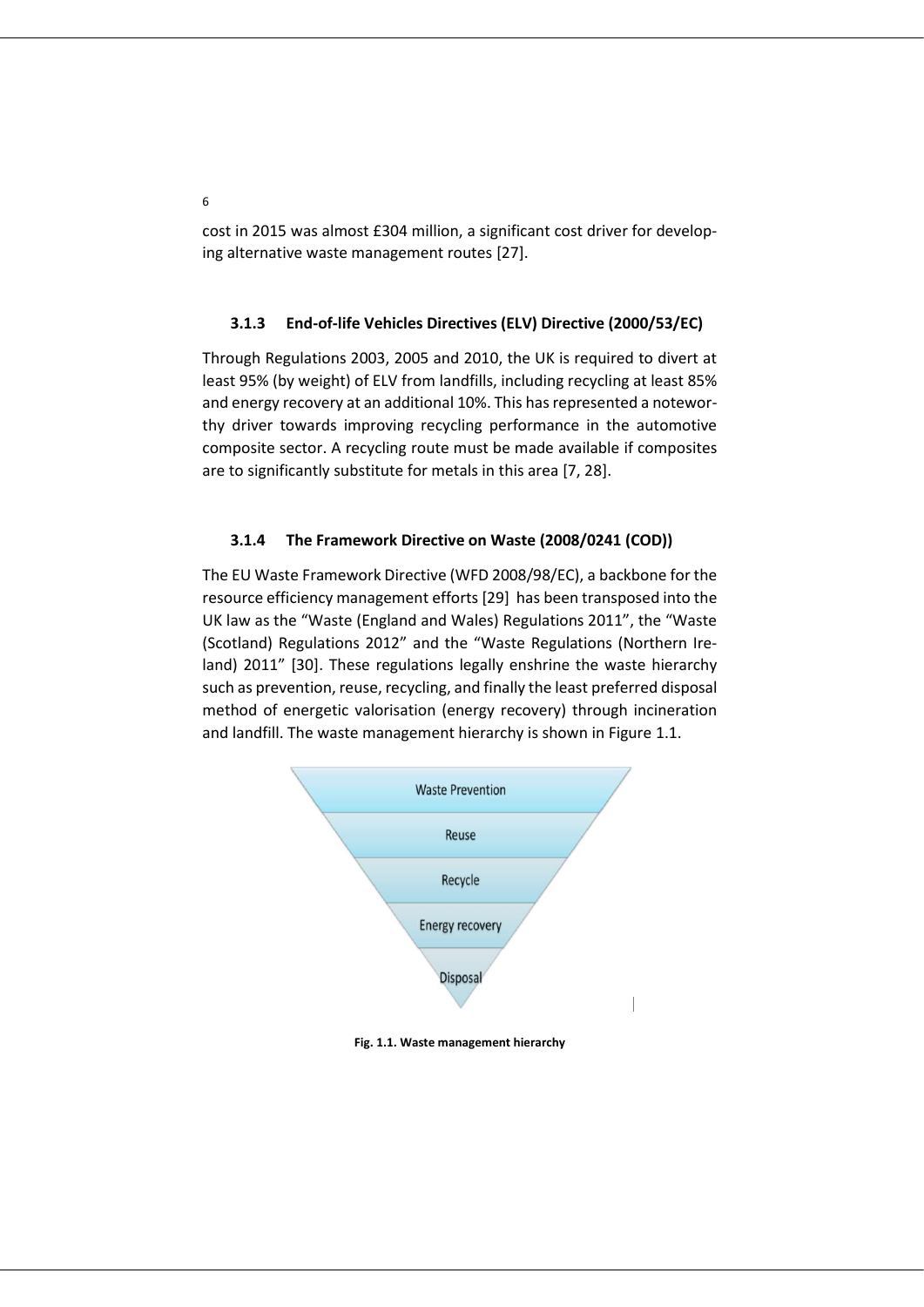# *3.2 Embodied energy and cost of virgin materials production*

Virgin or original fibre has high embodied energy. Carbon fibre and glass fibre has a range of embodied energy from 183-704 MJ/kg and 13-45 MJ/kg [31, 32] respectively. The replacement of virgin fibre with the recycled precursor especially in short fibre or filler application can avoid usage of energy for virgin fibre production.

Replacing virgin fibre with recycled fibre can have a monetary advantage of around £403 per tonne [33]. Although there are changes of properties during the recycling process, the use of recycled fibre is still financially attractive.

High monetary value and embodied energy of carbon fibre is one of the reasons why most studies and industries are interested in recovering carbon fibre compared to glass fibre.

# **4. Challenges in composite recycling**

Various obstacles have been discussed in the literature such as the difficulty to separate homogeneous particles from the composite without damaging their properties. The applicability of reclaimed materials in mainstream production is a crucial question yet to be fully answered [34, 35]. Numerous studies have attempted to explain other obstacles in composite recycling such as the low value of recyclates [7, 36] and variations in the feedstock [37]. All of these mentioned issues are related to the physical research of composite recycling with many efforts in place or progress to develop better recycling processes and the enhancement of recyclate quality. However, there has been limited research attempted on the non-physical challenges of composite recycling; for example, an issue acknowledged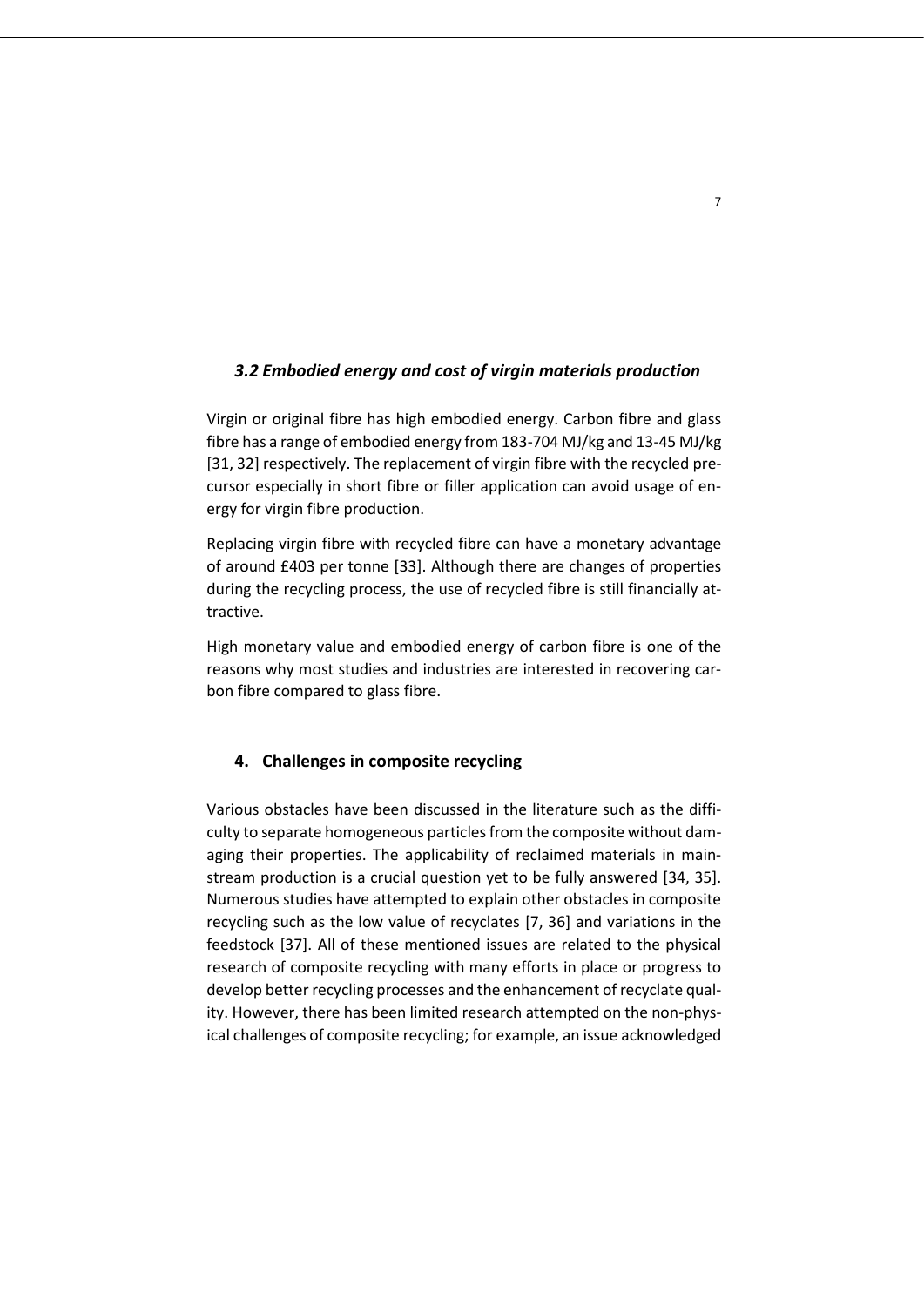in the literature is the insufficient amount of composite scrap collection for recycling operation [20] and logistics management issues [1]. These factors are also related to high capital, operating costs, and little supply chain pressure [7]. Research on these non-physical aspects should be as critical as the physical attributes due to each factor being interlinked and accountable during the implementation stage.

Since the technical and non-technical challenges are interlinked, it is crucial to examine both to arrive at a comprehensive solution. As could be seen, the logistic and scrap amount are often among the overlooked factors that may drive future recycling performance, especially once the recycling technology barrier has disappeared [38]. For efficient performance of recycling activities, hundreds of tonnes of composite waste are expected on a weekly basis [20]; to make this a reality, some composite wastes and proper methods of collection related study are started to take place and more study area are still need to be identified [39-41]. Thus, more research opportunities are available in the area of composites product take-back, composites reverse- supply chain, composites collection schemes and also composites recycling.

### **5. Composite recycling methods**

Composite recycling methods can be classified into four main categories namely combustion or energy recovery, mechanical, thermal and chemical recycling technologies. Other methods are rarely investigated, such as high voltage fragmentation, biotechnological and electrochemical.

## *5.1 Composite recycling process chain*

Process chain of composite recycling is shown in Figure 5.1. Pre-processes such as dismantling and size reduction are required for easy transportation and storage. Classification and treatment are essential post recycling stages to improve recyclate quality for remanufacturing purposes.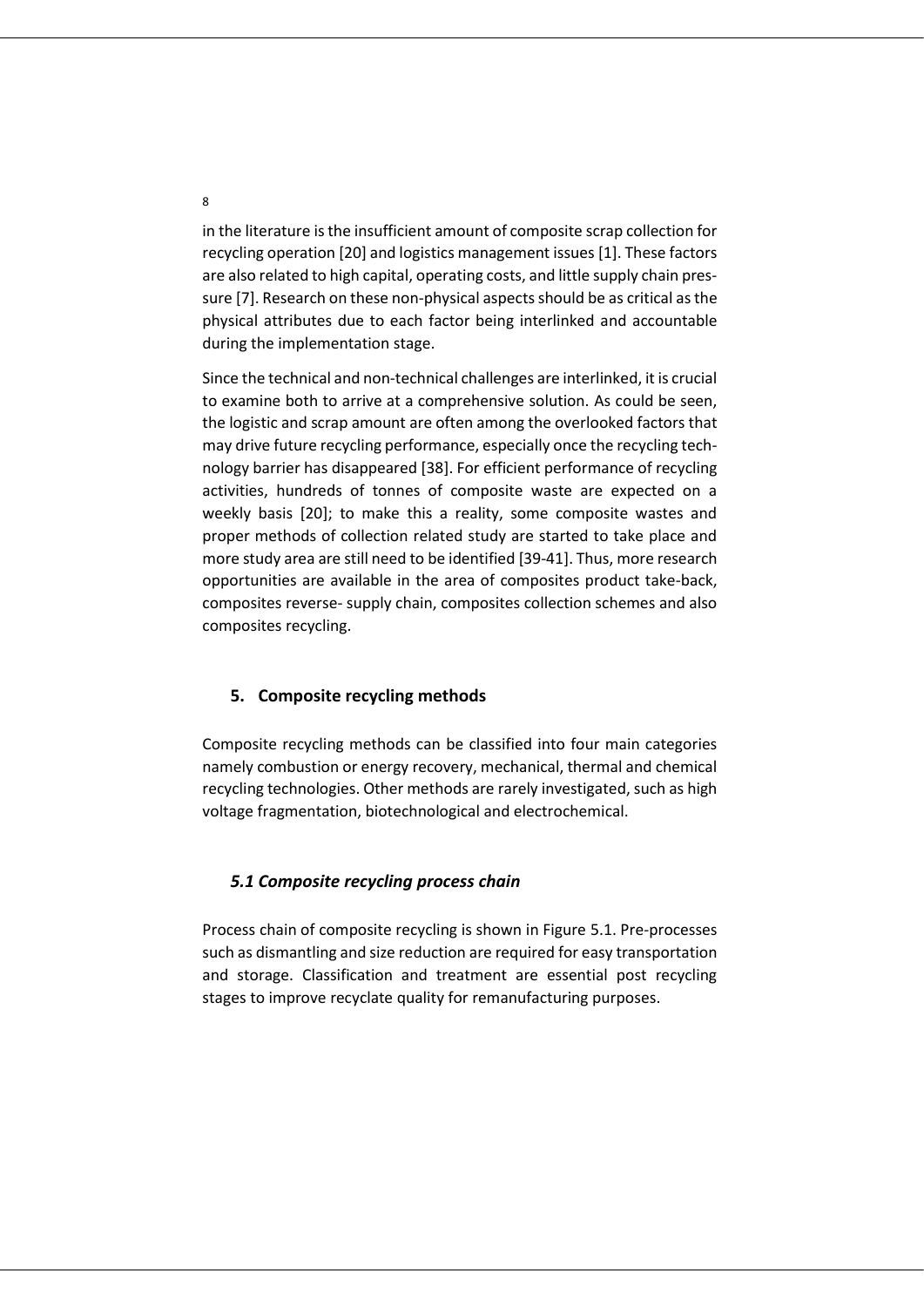

**Fig. 5.1. Composite recycling process chain**

Manufacturing waste and scrap do not need to undergo dismantling and downsizing steps. For the end of life composite waste such as aeroplane structure and wind turbine blade, foreign materials need to be separated first from the fibre reinforced composite part. Metal inserts and fasteners can be separated using magnetic fields. The separation process is time-consuming and requires human workforce as materials are sometimes mixed chemically or glued together, which makes physical separation without affecting the recyclate quality to be almost impossible. Size reduction is essential to reduce large composite waste into a smaller size to fit into a recycling machine, reactor or chamber.

During the recycling stage, reinforcement components of a composite (fibre or filler) can be separated from the matrix part. However, the challenge is to maintain the quality and mechanical properties of the fibre for reuse stage in the new composite product. The recyclate is typically in the form of fibre recovered with residual resin and filler. Thus, classification is usually used to separate the fibrous structure and powder rich fraction. For the fibrous fraction, chopping stage may be required to obtain desired fibre length.

In thermal and chemical recycling processes, the organic part of fibre reinforced composites is still recovered however the quality is degraded. The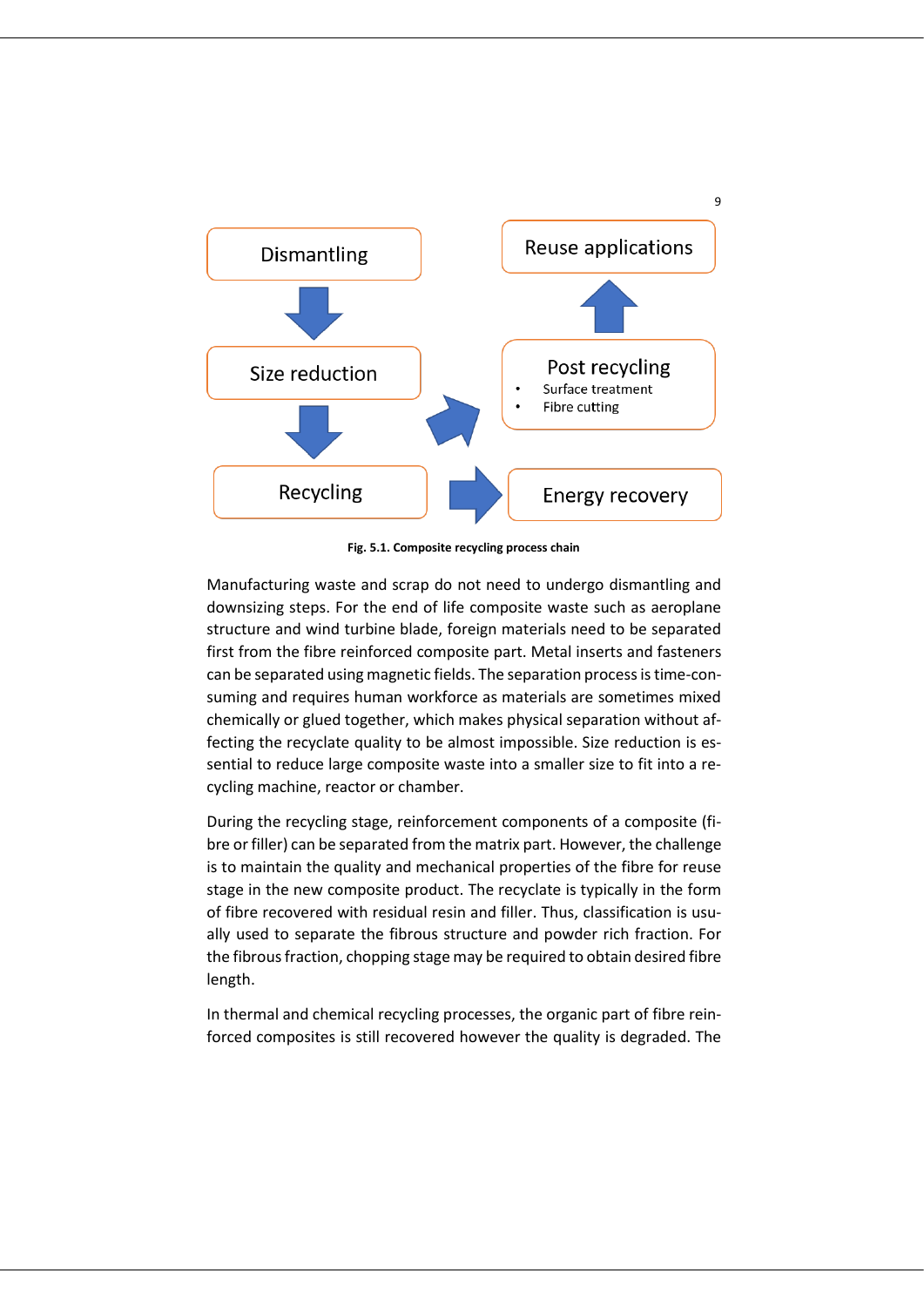use of recovered matrix is still under development as compared to the use of recovered fibre. The recovered can be formed into non-woven mats for prepreg and sheet moulding compound applications. Chemical treatment of recycled fibre surface is recommended to enhance interfacial bonding between the fibre surface and virgin thermoplastic matrix in new composite products. The treatment is to ensure good mechanical properties of the product, comparable to its original counterparts.

# *5.2 Combustion*

Combustion or incineration aims to recover energy from the organic part of the composite waste. During the process, heat is used to break the bond of thermoset and thermoplastic matrices. The combusted polymer is the source of energy. The matrix has high calorific value and can be converted to other types of energy such as mechanical or electrical energy. The value depends on the type of composite. For example, oil and solid condensable product from pyrolysis process of glass fibre reinforced thermoset polyester was found to have around 27 – 33 MJ/kg of gross calorific value [42]. The high temperature from the incineration can be used as a source of heat energy for the steam boiler which is then used to spin a steam turbine for electricity generation. However, the conversion efficiency from heat to electrical energy is only about 35% [43].

Material recovery is rare since leftover after the process is in the form of ash residue, consists of incombustible fibre and fillers. The fibre and filler are not comparable to its virgin precursor. Because of this, some studies such as did not consider combustion as one of the recycling methods [1, 6]. However, the solid inorganic residue is possible to be as source material for cement production [44]. Another drawback is that certain types of filler absorb energy during incineration as the filler requires high temperature to decompose [45]. For instance, alumina trihydrate absorbs energy during incineration hence yield calorific value from the process can be reduced by 3.3% [46]. Apart from that, the leftover residues need to be disposed of in the landfill. The landfilling may lead to other environmental issues and additional cost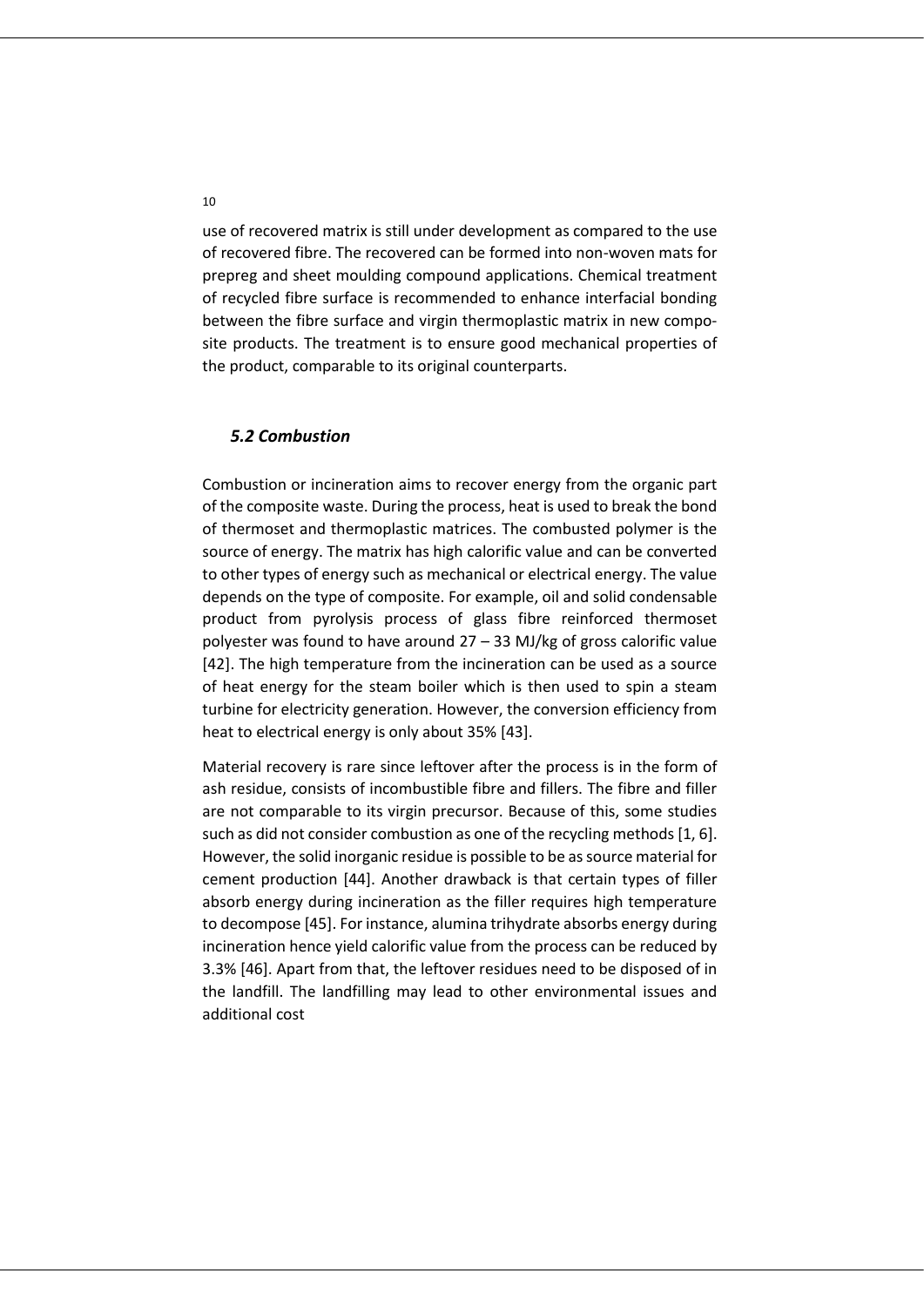GFRP waste can be burnt in a cement kiln. The glass fibre and mineral fillers are raw materials for cement production while the matrix part can be combusted for energy source of the kiln. It was reported that the organic part of the waste can replace usage of fossil fuel and reduce carbon footprint by around 16% [47]. Besides, composite waste combusted with coal can minimise sulphur emission in a fluidised bed process [48].

The choice of composite waste to be incinerated depends on its percentage of organic proportion in the material composition. For sheet moulding compound (SMC), percentage of resin is only around 35% by weight which makes the SMC waste not suitable to be combusted. Disposal via incineration is not preferable for fibre with high monetary value as the recovered fibre and filler are not reusable. This explains why combustion process is preferred only for GFRP and not CFRP. Nonetheless, using heat to process composite waste for resin decomposition at a temperature can recover fibre with minimal quality degradation.

## *5.3 Mechanical recycling*

Mechanical recycling is a process of reducing composite waste into forms of fibrous and filler fractions. The fractions can be reused as reinforcement in new composite products. Removal of foreign objects is vital in mechanical recycling to avoid damage of cutter in mechanical recycling machine.

Mechanical composite recycling usually loosely referred to as grinding although it can be confused with the abrasive grinding process using a wheel. Wittmann machines use the concept of milling using the hammer and IIT m-series machine crushes glass fibre composites between rollers and grinding ring to produce powder fractions. In terms of fibre length distribution, uniform distribution can be acquired when recycling using cutting mills. For long retained fibre, hammer mills can be used despite a faster rate of wear in cutting blades. Impact method in reducing the size of sheet moulding compound is desirable to retain long fibre length [49].

Composite waste typically comes in a bulk form, especially the end of life waste. Size reduction via cutting and shredding process is vital to ensure the waste can be fitted into a mechanical recycling machine. The smaller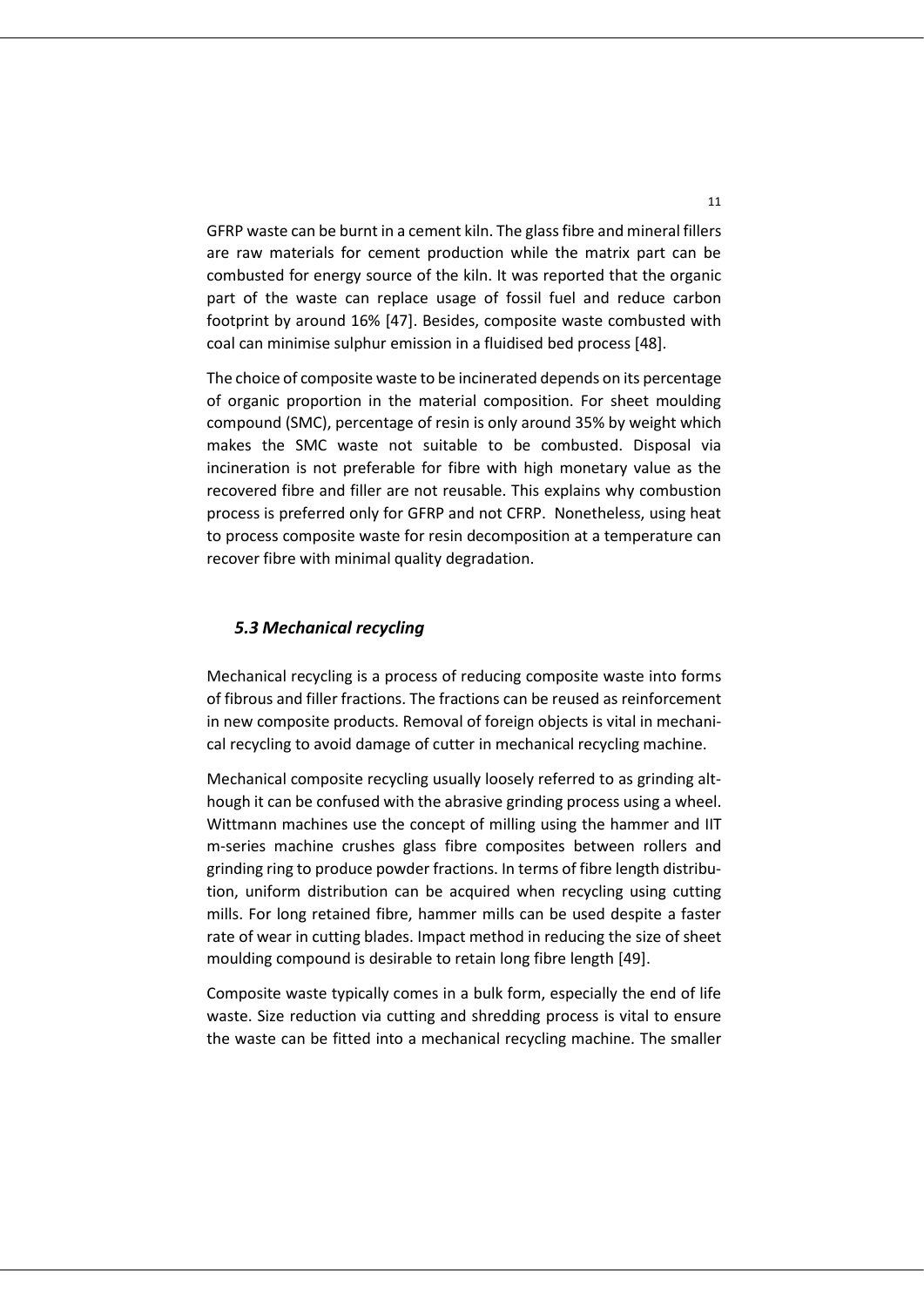size of waste can facilitate transportation of the material from the collection centre to the recycling facility. As a result of size reduction, coarse material is obtained from the waste with the size of 50 mm to 100 mm. The next stage is a further size reduction of the material using grinding or milling technique into a size of 50 µm to 10 mm. Typically, a milling or grinder machine consists of a screen with different aperture size. The aperture can be used as a guide to predict the maximum size of recyclates.

Based on literature and industrial practices, mechanical recycling is widely practised to transform GFRP waste into reusable recyclates. Shuaib and Mativenga [50] compared two granulator technologies of Wittmann MAS1 granulator (Figure 5.2) and Eco-Wolf grinder Model GM-2411-50 in terms of energy demand and recyclate quality. Based on the physical appearance of recyclate from both technologies, the recyclate from Wittmann and Eco-Wolf machines mainly consists of flake and fibrous structure respectively. Laboratory unit of Retsch SM2000 cutting mill was used to recycle shredding leftovers from a pultrusion company [51]. The milled waste is in form of fine and coarse material. AEG Co mini granulator was used for grinding and sifting process [52]. The granulator has two grinding disks where one disk is rotating and the other is fixed. The grinding process cut the composite into 10 cm x 10 cm pieces. After a classification step, only the fibrous fraction was used for analysis and mechanical tests.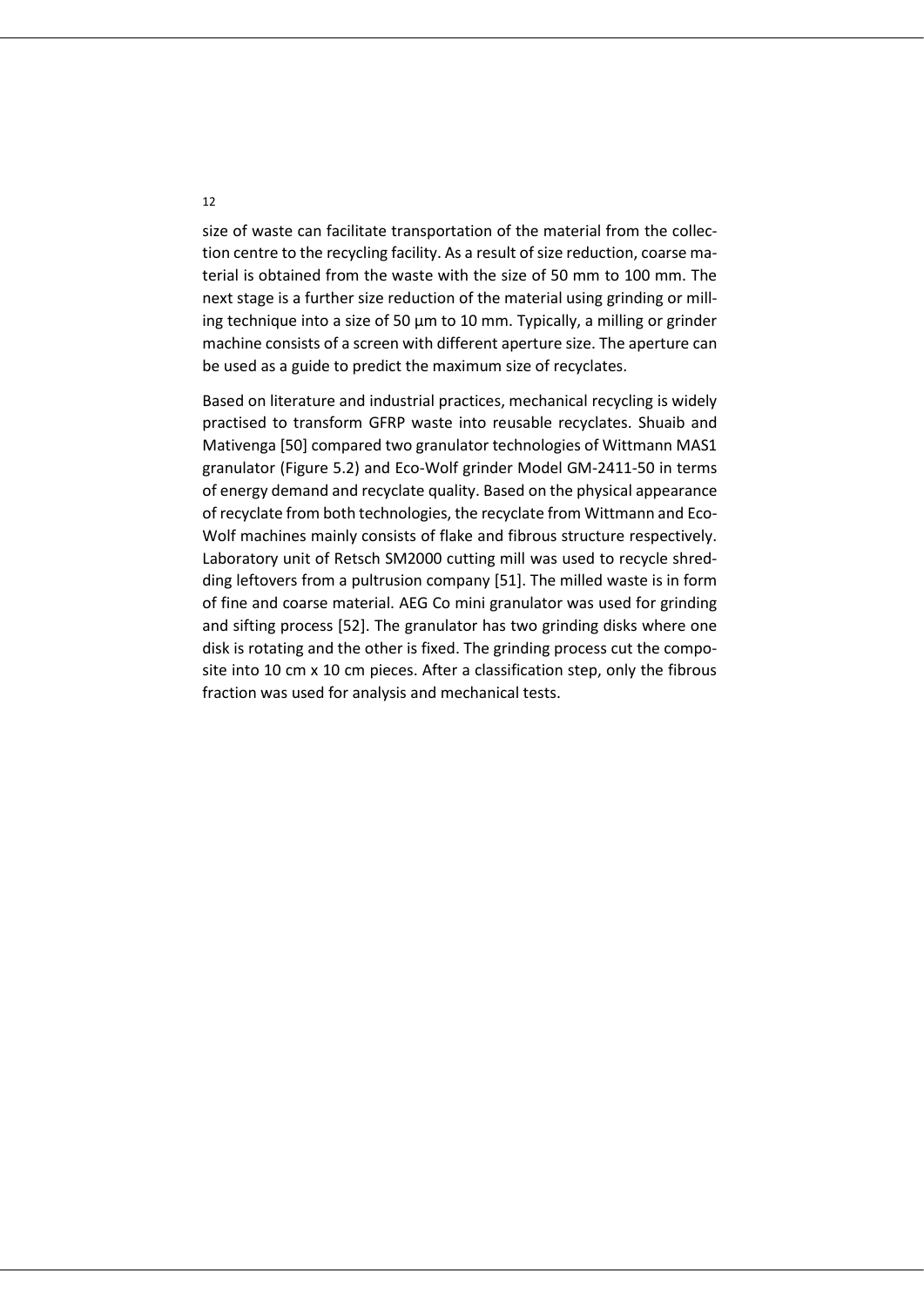

**Fig. 5.2. Wittmann MAS1 granulator**

Mechanical recyclates consist of flake, fibrous and powder components with various sizes lower than aperture size of the machine. Size classification via sieving is necessary to separate the obtained recycle material for reuse applications. A 'zig-zag' classifier was used by controlling airflow to separate recyclates based on their density and particulate size [53]. Recycling processes at industrial scales used various separation technique, such as the combination of air classifier, screens and cyclone.

Recyclates in flake form is generally not reusable in thermoplastic-based composites. Such recyclate may be reprocessed for further size reduction. Compared to other recycling methods, resin elimination on recyclate surface for mechanical recyclate is relatively low. During the recycling, resin from a part of the fibres is not completely removed. Residual resin is still a presence on fibre surface, hence preventing interfacial bonding to be formed within the new matrix. Post-treatment of recovered fibrous fractions is needed to obtain clean fibre hence ensuring good interfacial bonding with new matrix in reuse applications. Powder rich fraction can be used as a filler in cementitious products to replace the sand or fine aggregates. Mechanical recycling is not desirable to recycle high-value fibre such as car-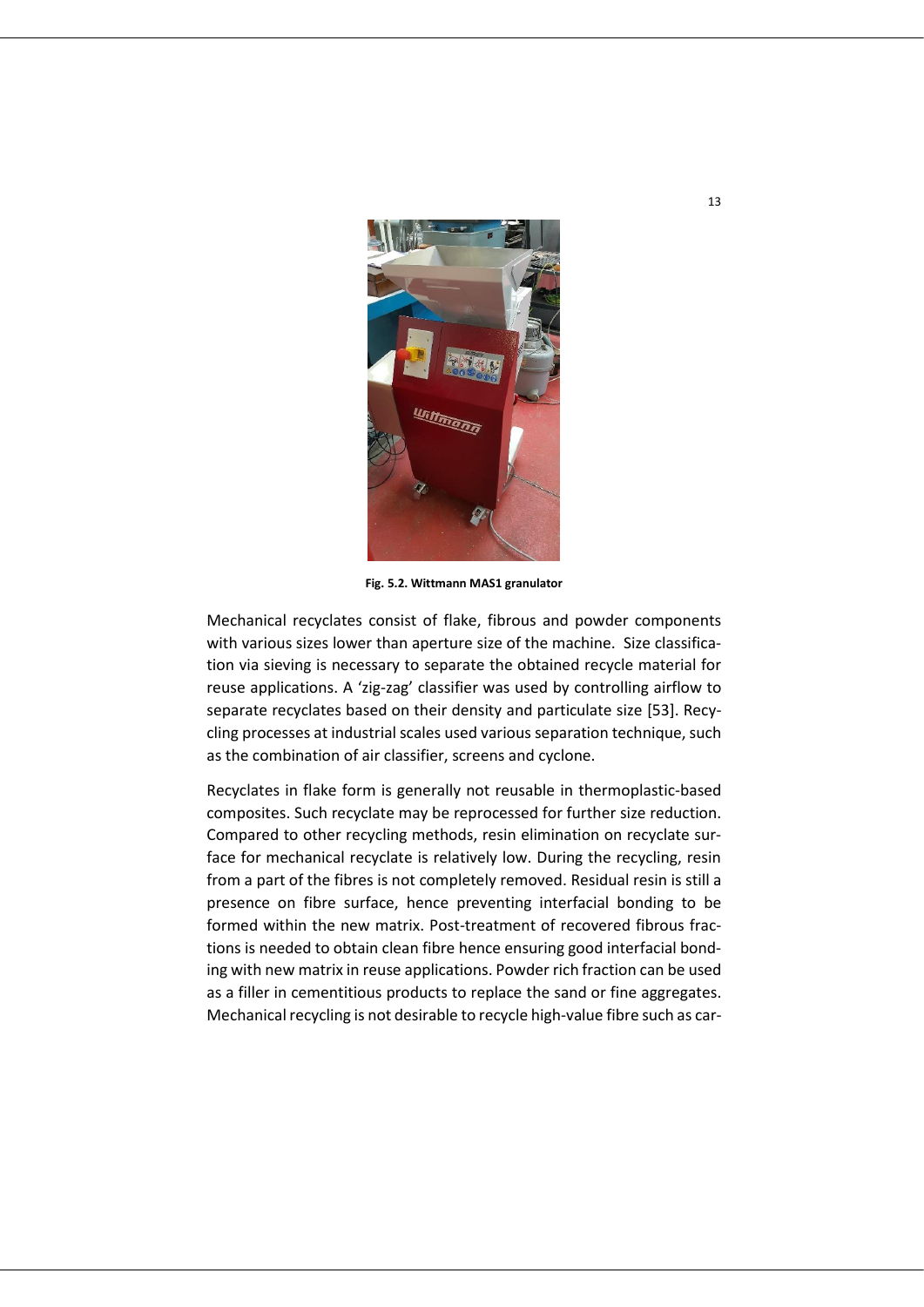bon fibre as it is difficult to retain the long fibre. With a significant size reduction, fibres are far off from their original forms. Given the price of carbon fibre is around ten times higher than glass fibre, the mechanical approach is not preferable to process composite with high monetary value.

In recycling of metal matrix composite using the mechanical approach, ball milling process was used for downsizing of SiC particles reinforced aluminium turning chips[54]. The process transformed the waste into a powdered form. The powder was combined with molten aluminium to create a new, hybrid composite. Apart from that, compression process can be utilised in separation of the metal matrix and creation of a condensed composite [55].

## *Thermal recycling*

### 5.3.1 Fluidised bed

In fluidised bed recycling, materials are fed through a hopper and placed on silica sand bed [56]. Heat which comes from a fluidised air passed over the bed with velocities ranges between 0.4 m/s to 1.0 m/s. Typical operating temperatures are around 450  $^{\circ}$ C to 550  $^{\circ}$ C. The heat causes degradation of resin and other organic constituents of composite materials and contaminants. The recovered fibre and filler are transported into a cyclone and rotating sieve for separation. The burnt gases are channelled through an exhaust for energy recovery. Past studies show potential in recovering glass fibres from thermoset composites [56, 57]. The temperature of 450 ᴼC is an acceptable limit with minimal 50% of strength reduction. An advantage of this method is its high tolerance for mixed and contaminated materials [10].

#### 5.3.2 Conventional and microwave pyrolysis

In pyrolysis processes, GFRP and CFRP waste is heated at 300-800°C in an inert atmosphere which results in the polymeric resin being volatilised while the fibres and fillers are recovered [1]. The temperature needs to be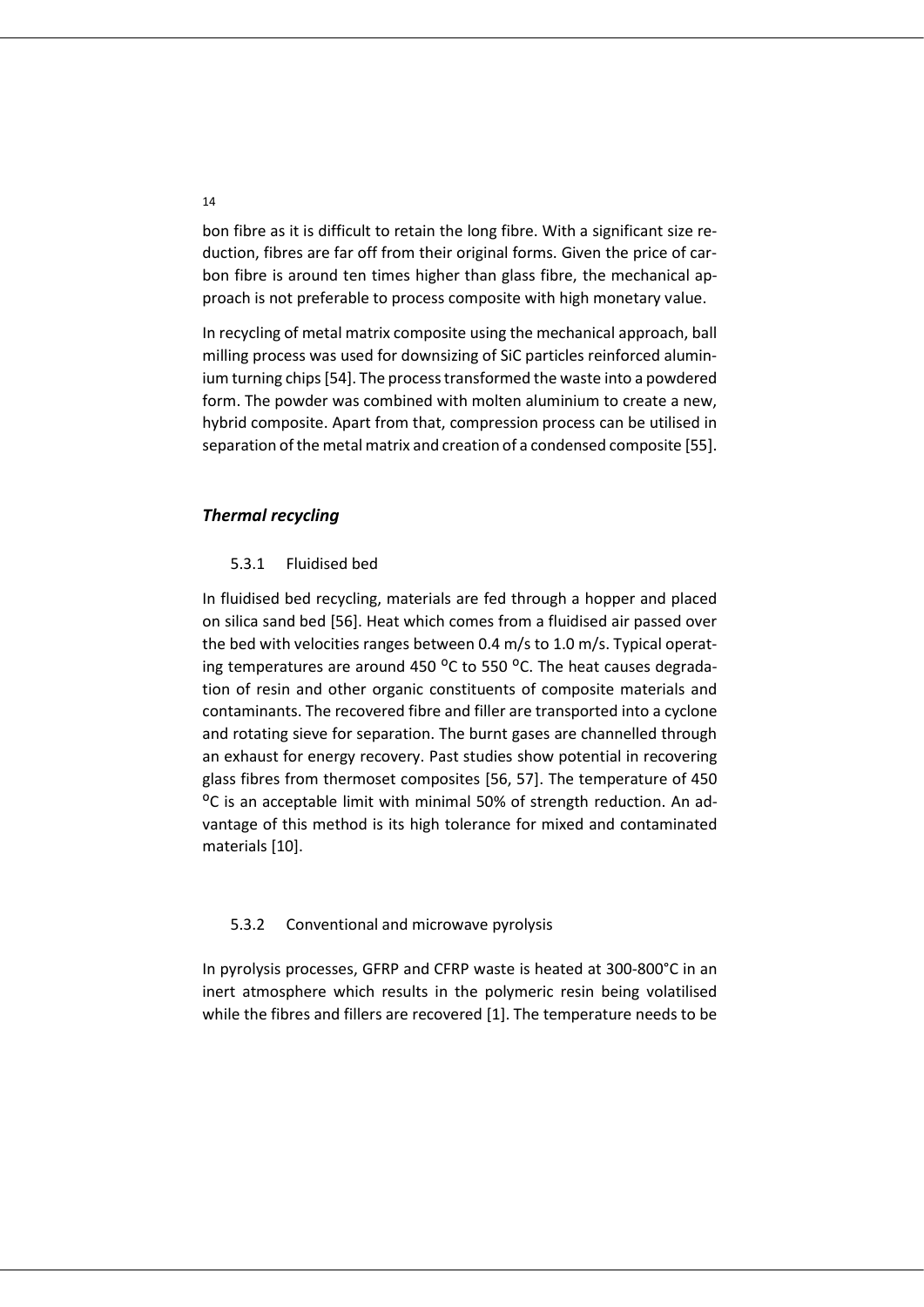controlled within an optimum range to maintain fibre strength. By-products of the process in forms of liquid and gases can supply energy or feedstock for other chemical processes.

The ELG Carbon Fibre Ltd in England is one such example of a UK recycling company practising their patented thermal recycling method [58]. The recycled fibre is sold in milled, chopped and pelletised forms [8]. Other companies with this approach are Carbon Conversions in the USA, Karborek in Italy, CFK Valley Stade Recycling GmbH and Hadeg Recycling Ltd in Germany and Recycle Industry Co Ltd (Japan) [59].

Microwave pyrolysis uses microwave radiation as a source of heating. The rapid heating process reduces processing time hence reducing the possibility of fibre strength degradation. The radiation heats the material from the inner and not from the surface as in the conventional heating process. The diffuse nature of electromagnetic radiation is capable of heating waste uniformly [60].

## *5.4 Chemical recycling*

Solvent such acid, alcohol or water is important in the chemical recycling method to break the chemical bond of the organic part of fibre reinforced composite materials [35]. During the process, the matrix is depolymerised into monomers. Polymeric resin is decomposed into solvent while the inorganic part (fibre and filler) are recovered for reuse applications in new composite products. The process can retain long fibre with excellent strength. The process has less thermal exposure at a lower temperature compared to most thermal recycling methods. Compared to mechanical recycling, the chemical approach has less fibre movement and agitation. However, this method is not yet commercially viable and mostly conducted in a laboratory-scale setup.

The processes are classified according to temperature and pressure states of the solvent used namely sub, near and supercritical. In terms of the critical state of the solvent, the supercritical fluid is preferable as the solvent has less impact on the environment and human health [61]. The state and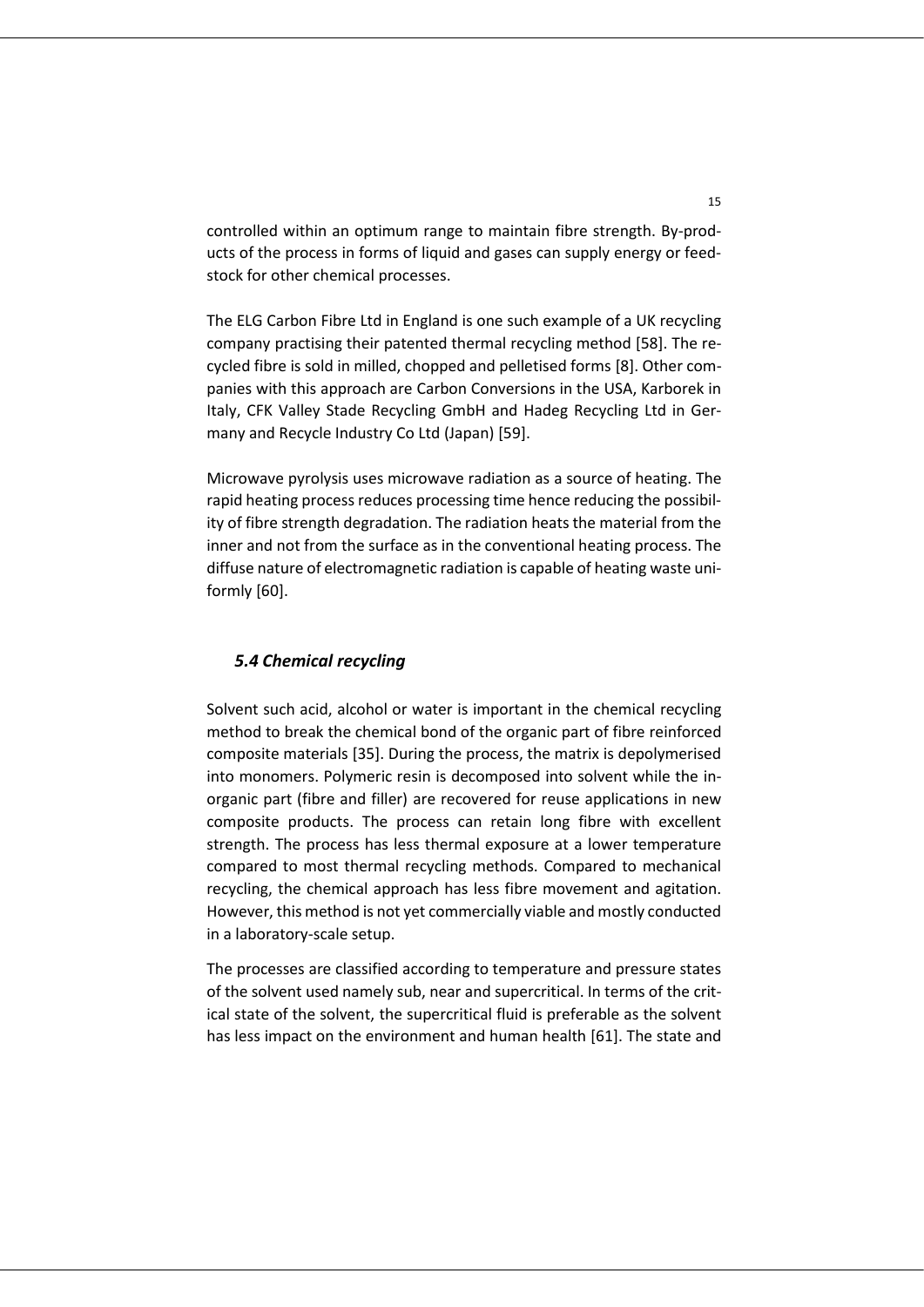type of solvent are important parameters in controlling effect on fibre strength.

Past studies have carried out analyses on the hydrolysis process using water on glass fibre [62, 63] and carbon fibre composites [64-67]. Some studies used subcritical and supercritical alcohol in recycling carbon fibre reinforced epoxy waste [67-69]. While other studies focused on recovering the fibre, a study successfully formed unsaturated polyester resin from a yield of a supercritical alcohol process [70].

For metal matrix composite, the matrix can be separated from the reinforcement by adding a flux [55]. The addition can change interface energy between the two constituents.

# *5.5 Other recycling methods*

Several recycling methods such as high voltage fragmentation (HVF), biotechnological and electrochemical are relatively new and only available at a pilot or laboratory scale. With low recycling capacity and high cost, these methods mainly focus on CFRP waste with the main aim to maintain fibre surface quality and fibre length.

Despite relatively new compared to other mature recycling technologies, HVF recycling shows potential for industrial-scale process with high retention of fibre strength and low energy consumption [71, 72]. HVF method uses the electrodynamic principle to disintegrate material into smaller parts, where generated high voltage electrical pulse passes through the material repetitively. The principle was initially used to break rocks in mining applications in the early 1960s [73]. The pulse creates a plasma channel which moves through the material particularly along the weakened material interfaces. As a result, tensile stresses are created in the material which causes internal fracture and material disintegration. Given that fibre reinforced composite is a multi-component material which consists of boundaries between fibre, matrix and filler, the shockwave generated by the electrical pulses in HVF process can be utilised for material fragmentation.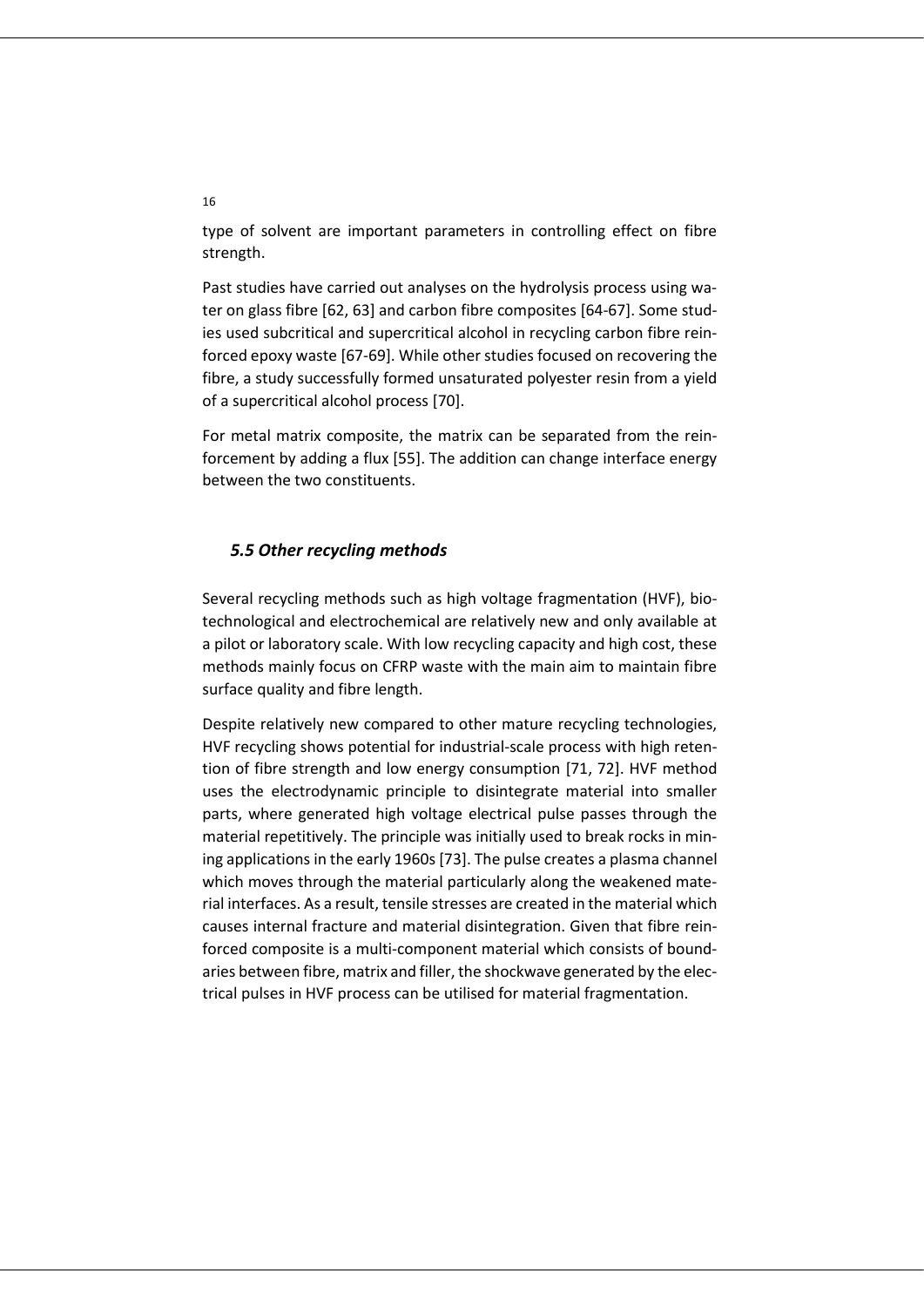Past studies compared mechanical and HVF method by recycling GFRP waste [72, 74]. SELFRAG laboratory equipment was used to recycle chopped strand glass fibre reinforced with unsaturated polyester with fibre fraction by volume around 30% [74]. The study compared fibre characteristic and process energy demand between HVF and mechanical recycling processes. Potential of HVF over mechanical recycling is highlighted and the study recommended for upscaling of the current laboratory scale machine. Another study recycled sheet moulding compound waste by characterising residual resin content and fibre length distribution [72]. It was reported that the current HVF system has low recycling throughput because the machine is not yet optimised to recycle composite waste. In Cleansky Project, demonstrator setup is created with a recycling rate of 5.65 kg per hour with energy consumption of only 1.2 kWh (or 0.33 MJ) per kg for CFRP waste [71]. The setup has achieved the technology readiness level (TRL) 6 and was found to be economical. Besides the potential in HVF, it was reported that using high voltage electrical treatment in separating resin from fibre in unidirectional CFRP laminate can lead to a weight loss of the composite and resin elimination [75].

Researchers at Hohenstein Institute in Germany uses a microbiological system to degrade polymer part of a composites via biochemical approach [76]. Minimal fibre damage was reported and the fibre is suitable to be used in new products. The method has low material throughput and currently being used only to recycle CFRP waste.

The electrochemical method can also be utilised to degrade matrix in composite waste and recover fibre with a clean surface. A study experimented by immersing CFRP waste in a different solution of NaCl and different applied current [77]. Concentration of the solution or electrolyte needs to be controlled since higher concentration can cause severe fibre damage. Despite high retention of fibre strength at 80%, the recycling throughput was low and currently only available at a laboratory scale. The process requires 21 days to break down a matrix of 2 grams CFRP waste. Another study developed a method named electrically driven heterocatalytic decomposition (EHD) method which used the electrochemical principle at room temperature and atmospheric pressure [78]. Fibre strength retention was reported to be excellent (90% compared to virgin fibre) which improvement of 27% can be observed for fibre interfacial shear strength. Other advantages of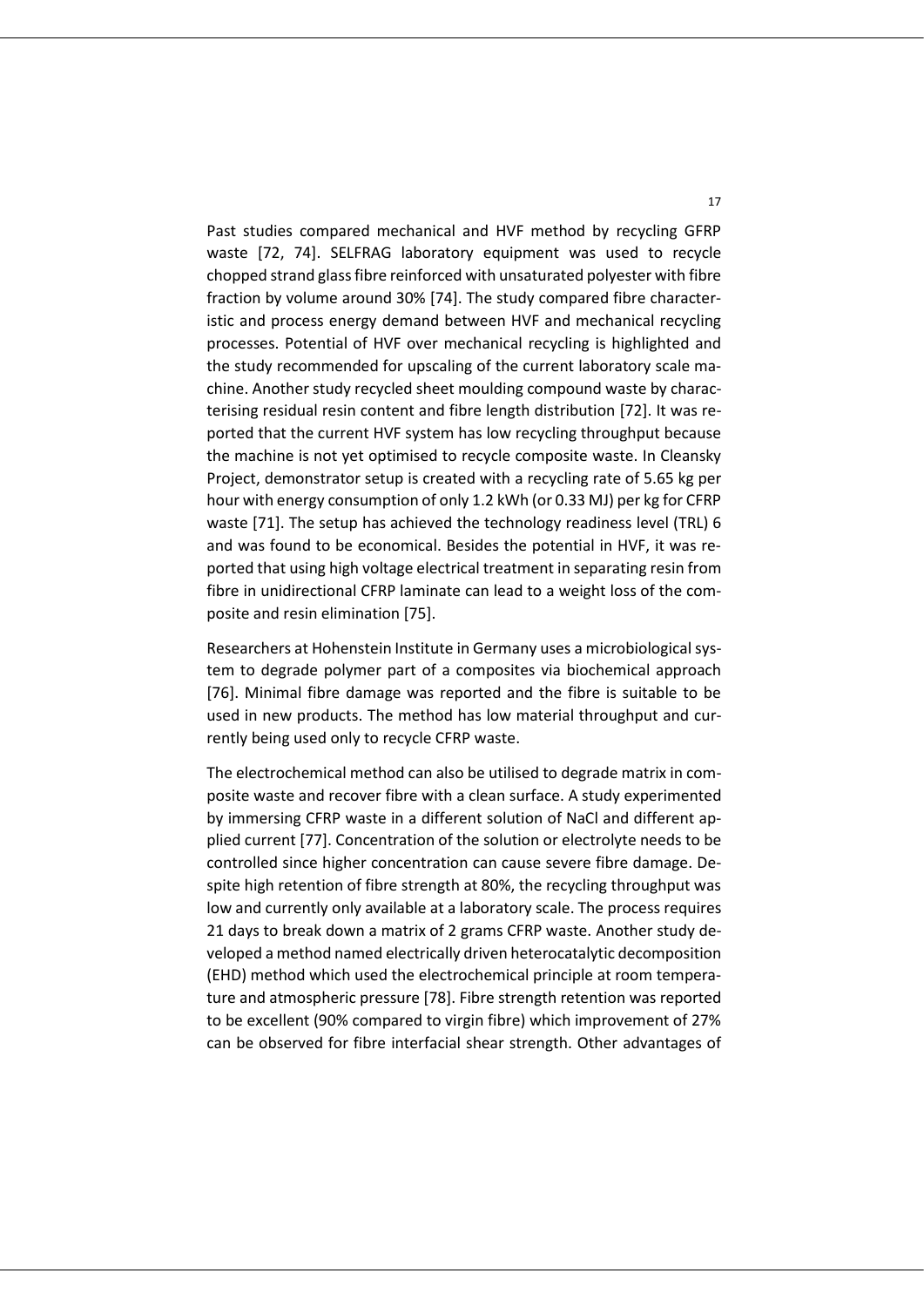EHD method is non-toxicity nature and no size requirement of the waste. There is no presence of other environmental issues compared to other methods. such as dust in mechanical recycling, by-product gases (pyrolysis) and solvent (solvolysis). A study by Kamavaram et al [79] investigated the potential of using electrolysis in ionic liquids to recycle aluminium based metal matrix composites. It was reported that high purity of aluminium (more than 98%) can be recovered however this depends on the concentration of the liquid and applied voltage.

### **6. Environmental impact of composite recycling processes**

Environmental impact of composite recycling processes can be assessed by considering the resource consumption. Impact of manufacturing processes mostly dominated by electrical energy consumption which usually expressed in terms of kilowatt-hour (kWh) or megajoule (MJ). The power source is the main contributor to the overall energy footprint of the process or product. Apart from minimising the cost of electricity, reducing energy in the composite recycling process is important to ensure less collateral damage [59]. Concerning material embodied energy, CFRP recycling is more favourable than GFRP as the production of carbon fibre is ten times more energy-intensive as compared to the production of glass fibre [32].

Figure 6.1 shows electricity energy demand for composite recycling processes found in scientific literature and industrial report. Differences in energy demand can be attributed to several factors such as recycling rate, reactor efficiency and type of waste.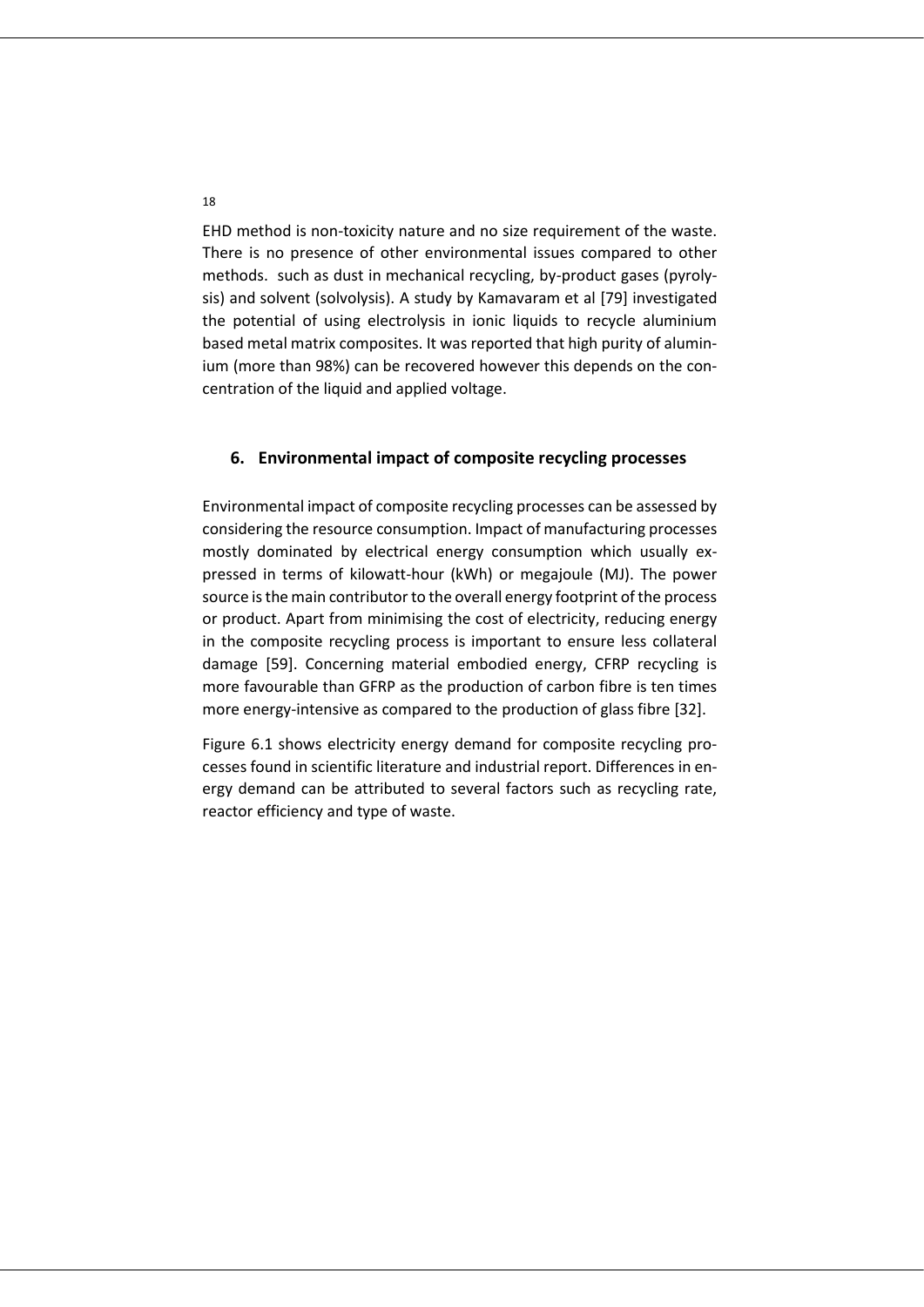

**Fig. 6.1. Relationship between energy consumption and processing rate for different composite recycling methods**

Comparing the pyrolysis methods, heating using microwave radiation has an advantage of low energy demand compared to the conventional heating. Selective and bulk heating by microwave radiation leads to a lower residence time of the sample in the reactor, therefore reducing the energy demand [80]. For mechanical process, the range of energy demand is not influenced by the type of material. This is because energy requirement in mechanical recycling machine is mainly dominated by its basic power to run the machine in comparison with the actual energy used for cutting (tip energy). Energy demand reported for pyrolysis process does not consider energy recovered from combustion liquid and gaseous by-product. The recovery is estimated to be around 33 MJ to 36 MJ [42, 81] however the value depends on the type of the decomposed polymer.

Generally, the energy demand of recycling processes is lower than the embodied energy of virgin material. Recovery of the material for reuse applications can give environmental benefits as the use of virgin material can be avoided. For instance, recycling of aluminium metal matrix composites using electrolysis process used energy between 11 MJ/kg and 24 MJ/kg [79] of aluminium. The range is notably lower than the embodied energy of pure aluminium which is in the range of 196 MJ/kg to 257 MJ/kg [32].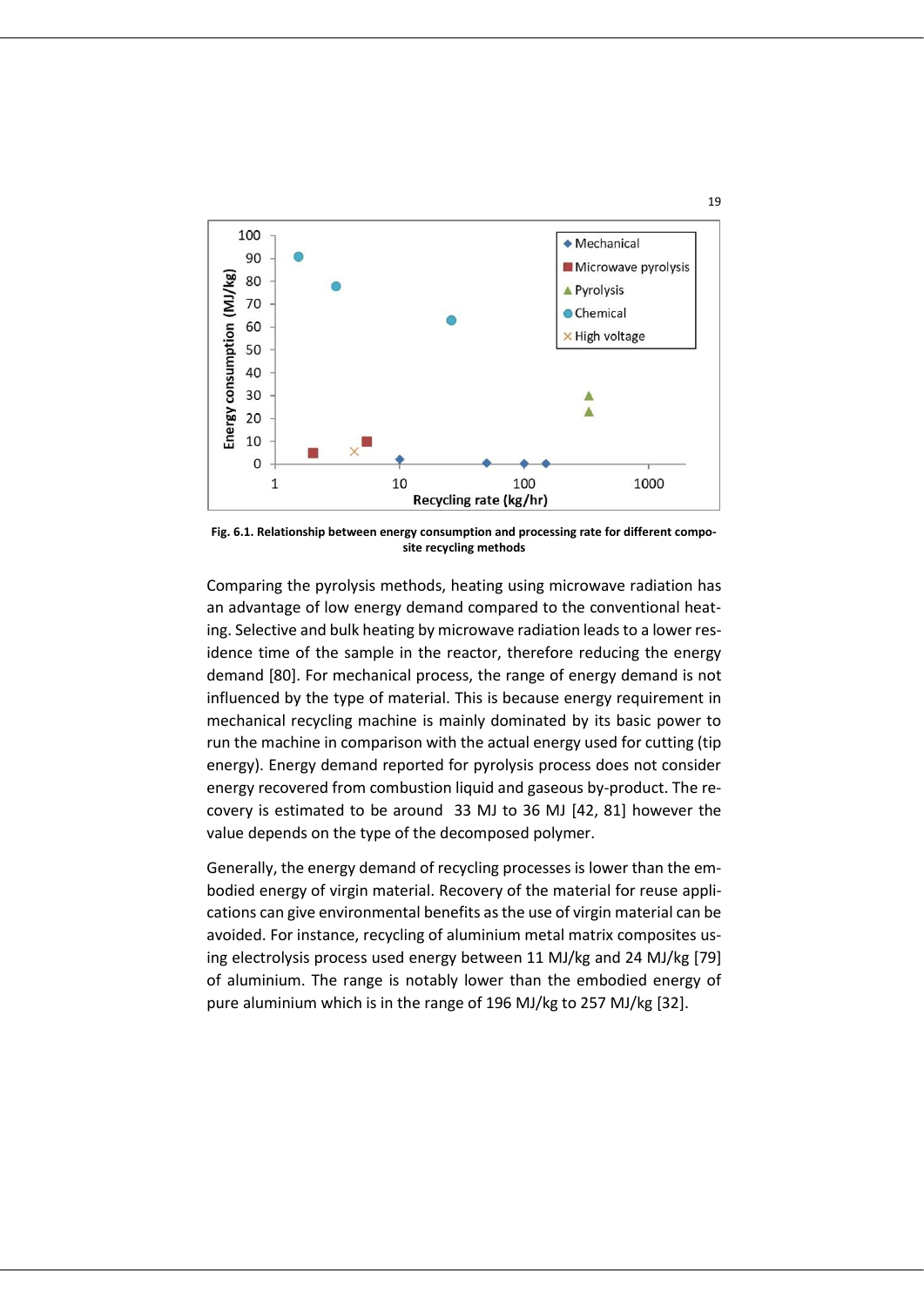It should be noted that the resource consumption depends on the nature of each recycling method. Each method has its mix of energy sources. Mechanical recycling depends only on electrical energy usage. Thermal and chemical recycling processes typically involve resource in the form of material usage. For pyrolysis method, continuous nitrogen flow is a must to ensure inert atmosphere and extract gaseous by-products out from the reactor. Chemical recycling requires usage of solvent such as acid nitric and alcohols. Natural gas is an input for fluidised bed process alongside with the use of electricity for cyclone, air heater, draught fan and afterburner. From literature, the use of energy for auxiliary units is sometimes not reported. The energy requirement for auxiliary units may not be significant for a laboratory-scale process. For industrial-scale process, the resources used by the auxiliary units is significant and cannot be simply neglected.

Other than that, the process by-products can be a major contributor to environmental impact. For example, a mixed solution and waste-water from chemical and high voltage fragmentation process respectively. In the thermal recycling process, liquid and gaseous by-product would an environmental concern if they are not used for energy recovery. Heat loss is highlighted in an energy flow analysis of fluidised bed process [82]. The aspect of environmental credentials is rarely considered in the literature as most of studies focused on mechanical properties of recovered fibre and reuse applications. This is where life cycle assessment (LCA) plays an important role to assess the environmental impact of rec recycling processes holistically.

#### **7. Quality of recycled fibre and new composite product**

The main objective of composite recycling is to ensure composite recyclate can be reused in potential applications. From literature, most studies focused on recovering glass fibre or carbon fibre from the composite waste. Recovery of the matrix is challenging and not feasible as the polymer structure is broken during the recycling process. Typically, the matrix or organic part is combusted for energy recovery of used as a chemical feedstock.

Quality of recyclate is determined by the comparison of physical and mechanical properties of single fibre between recycled and virgin counterpart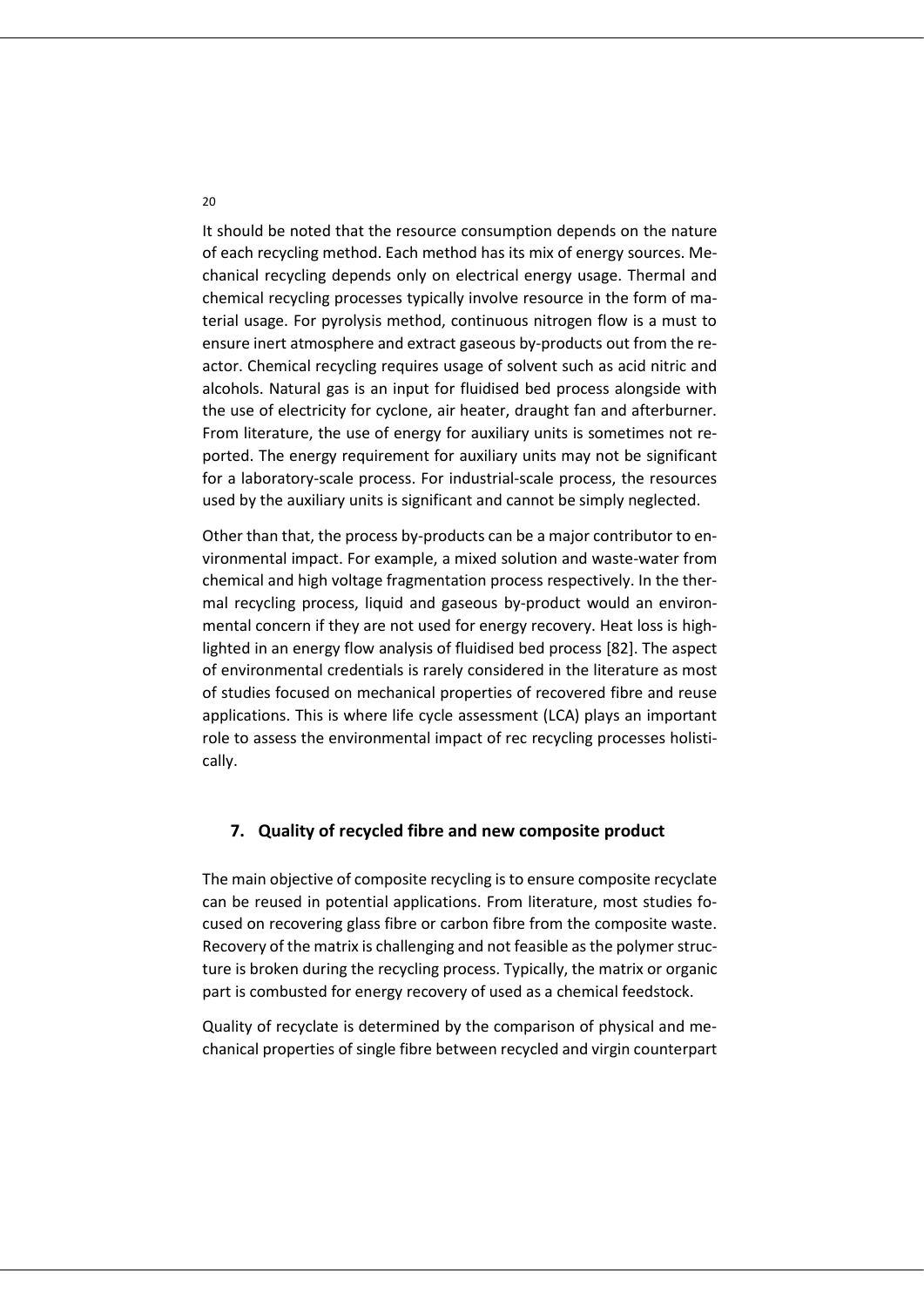[83]. The aim is to recover fibre with properties comparable to the virgin fibre. This is important to ensure the commercial viability of the recycled fibre. Single fibre properties commonly reported in the literature are tensile strength and tensile modulus.

Table 7.1 shows the single fibre tensile strength reported in the literature. The ratio of strength between recycled and original fibre is highly influenced by processing parameters and type of material. Glass fibre is more sensitive towards heating temperature and residence time in the reactor. This explains why recovered glass fibre has poorer fibre strength retention of in comparison with carbon fibre in thermal recycling. For pyrolysis process, the ratio is 17-67% for glass fibre [84-86] and 80-96% for carbon fibre [87-89].

| <b>Process</b>                        | Ratio of tensile strength of recy-<br>cled fibre to virgin fibre | <b>Sources</b>       |
|---------------------------------------|------------------------------------------------------------------|----------------------|
| Chemical                              | $0.47 - 0.99$                                                    | $[62-65, 67, 90-92]$ |
| Electrochemical                       | 0.80                                                             | $[77]$               |
| Fluidised bed                         | $0.54 - 0.74$                                                    | [56, 93]             |
| High voltage fragmen-<br>tation (HVF) | 0.88                                                             | $[72]$               |
| Mechanical                            | $0.80 - 0.82$                                                    | [53, 72]             |
| Microwave pyrolysis                   | 0.79                                                             | [89]                 |
| Pyrolysis                             | $0.17 - 0.96$                                                    | [84-88]              |

**Table 7.1.** Recycled fibre tensile strength compared to virgin counterpart

High operating temperatures of 400 °C to 600 °C can significantly degrade the strength of glass fibre. A study treated glass fibre in a temperature range of 150 °C to 650 °C for two hours [94]. The study found that the strength reduction occurred around 150  $^{\circ}$ C to 250  $^{\circ}$ C, which is below the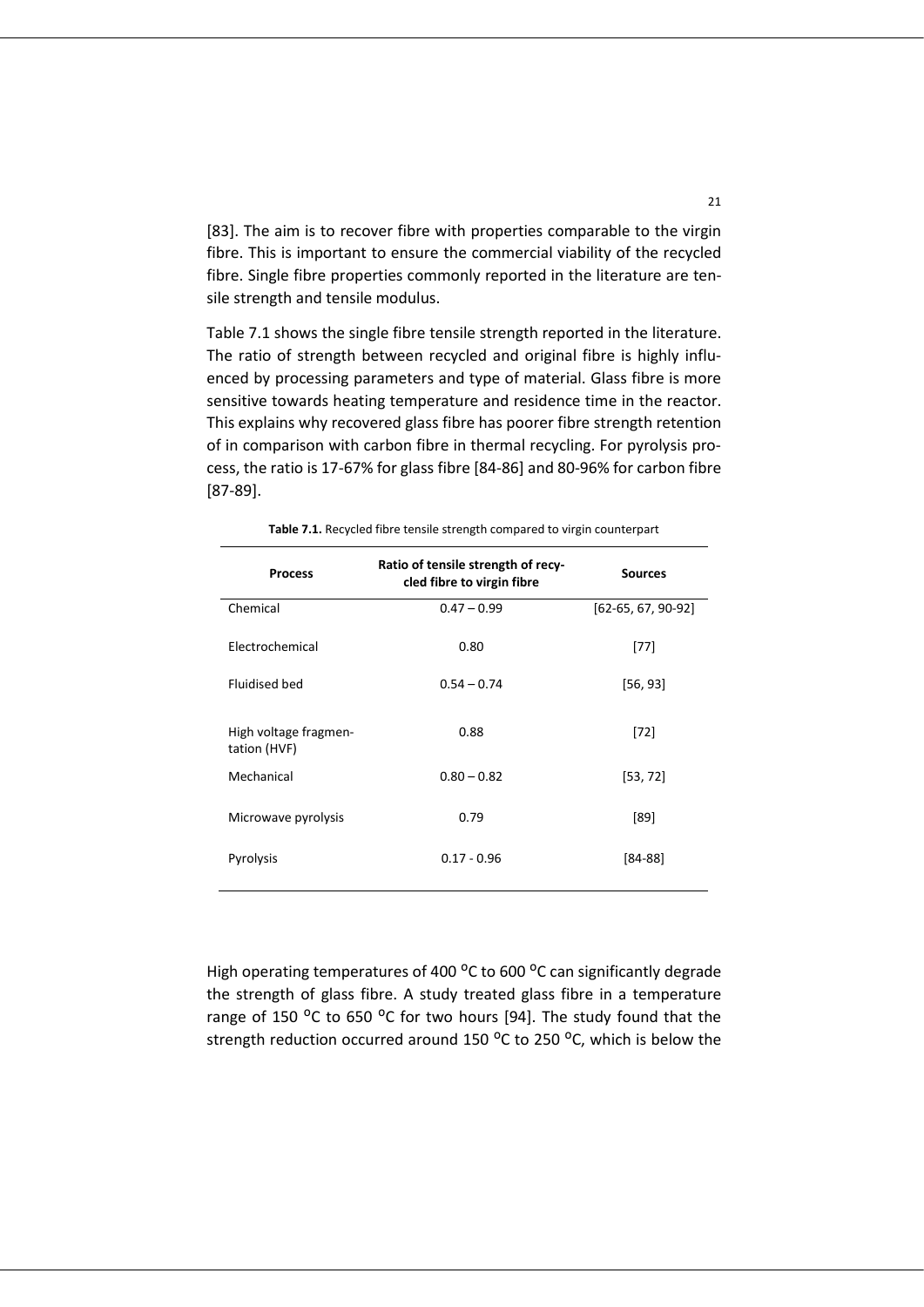processing temperature used in most thermal recycling methods. The damage on the fibre also influenced by the residence time in the thermal reactor. Because of this, it is desirable to use a rapid heating technique such as microwave heating to process glass fibre based composite waste to minimise degradation of recycled fibre strength. In terms of elasticity, exposure to heat below 650 °C did not significantly change the modulus of glass fibre [94-96].

Figure 7.1 compares the mechanical performance of new composite product made from recovered fibre for each recycling method. For thermal recycling processes, recycled products are reported to have inferior performance compared to the virgin counterpart. This is attributable to fibre sizing degradation during recycling process hence leads to poor interfacial bonding between the recovered fibre and new polymer as a binder. Besides, resin elimination may not be 100% and there is residual resin on the fibre surface. Coupling agents can be used to enhance bonding. For mechanical recyclates from glass fibre waste, silane was added in resin to improve adhesion with recycled fibre or filler [51, 97, 98].



**Fig. 7.1. Comparison of mechanical properties between recycled and control products adapted from Shuaib and Mativenga [80]**

More reuse applications are found in a mechanical process than the other recycling methods. This is because mechanical recycling is available at industrial scale to recycle GFRP waste [99]. Besides, the method has a high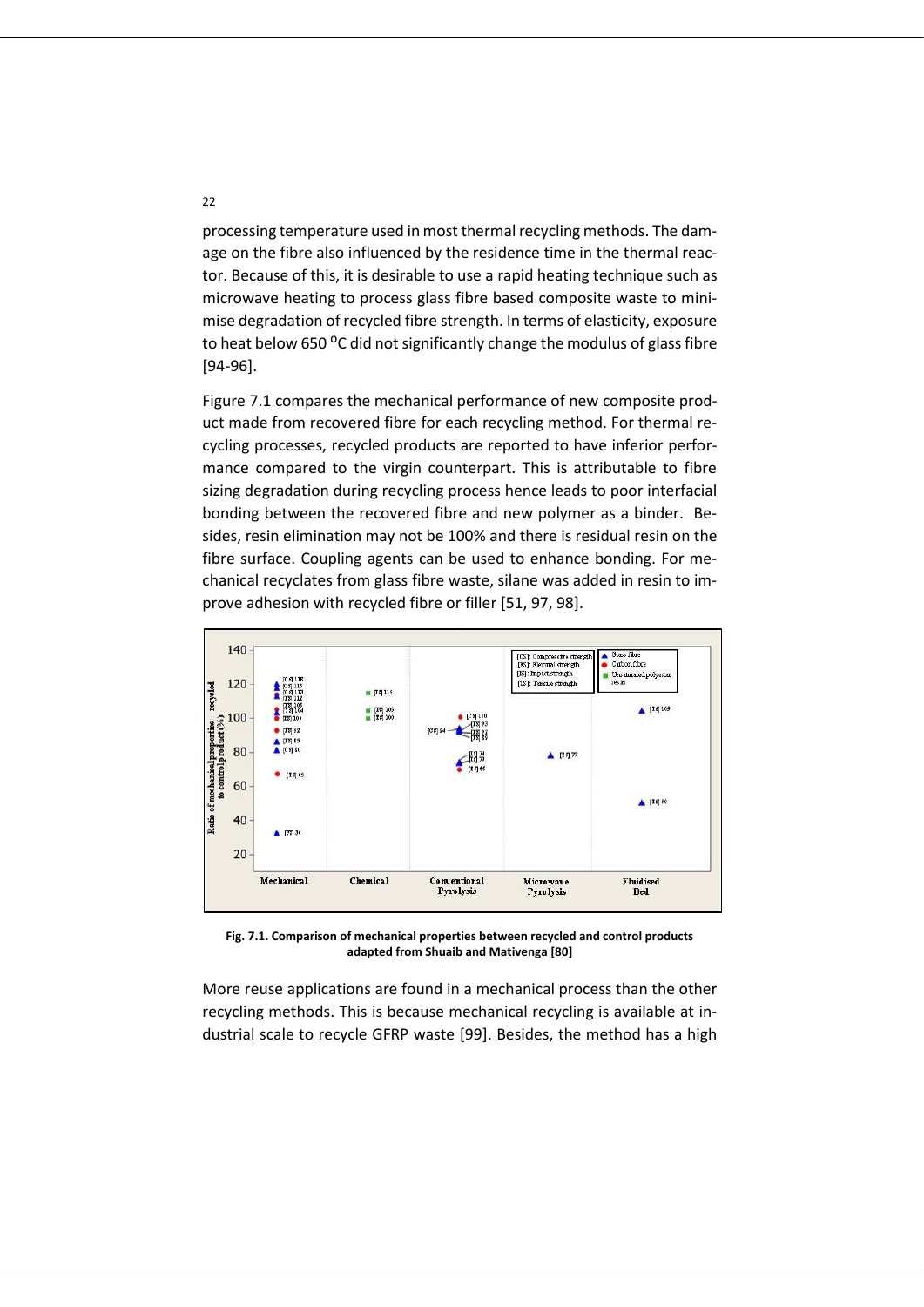recycling rate with minimum energy consumption. It is expected that chemical, microwave pyrolysis and fluidised bed processes have fewer remanufactured products as most of the studies only used small or laboratory scale processes.

# **8. Application of composite recyclate**

Material costs can be reduced by nearly 45 and 50% with recycled production and end-of-life (EoL) glass and carbon fibre wastes, respectively [100]. Therefore, several end products have been manufactured from composite recyclates from retired composite products. These end products include, but are limited to ladders, table tennis bats, house doors, laser pointer case, among others [83]. In other words, there are many potential applications for ground FRP composite recyclates, as investigated and reported. For instance, a desirable natec pedal crank has been fabricated with recycled carbon FRP composites [101].

Besides, composite recyclates are sometimes applied as reinforcements: fillers, particulates and short/chopped fibres for manufacturing of some improved structural and non-structural composite components [100]. The properties and applications of the newly recycled composite materials depend on the nature of recyclates and recycling methods. For simplicity, numerous applications of composite recyclates in different manufacturing industries are subsequently classified and elucidated.

#### *8.1 Automobile sector*

With the leading and increasing application of composites in automobiles [102], automobile industries have taken a strong initiative and developed the strongest interest to add more recyclable components in automotive structures. For examples, a mixture of polymer materials/recyclates have been identified to produce a few automobiles separating functional units, including dashboards and bumpers. New bumpers have been developed from either recycled polycarbonate (PC) or polybutylene terephthalate (PBT) bumper, while recycled thermoplastic olefin bumpers have produced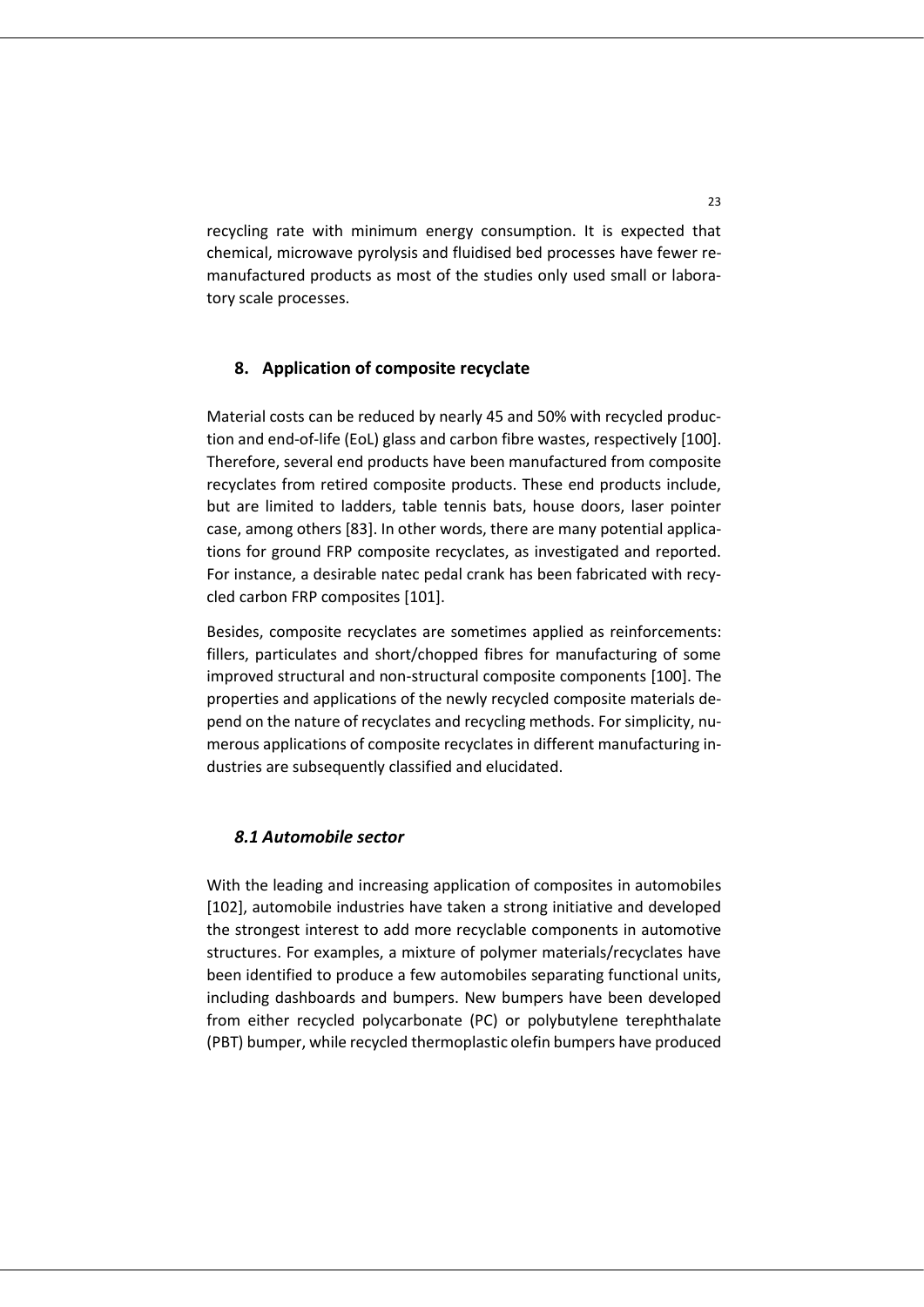other automobile parts, such as bumper fascias, air dams, splash shields as well as air claddings, after preferably reinforced with recyclate/fibre.

In addition, brackets that accommodate car radio antennae, small underthe-hood-parts and splash shields have been manufactured, using recycled acrylonitrile butadiene styrene (ABS) and polyester or PC alloys. Also, power-train applications, air conditioning evaporative housings, fender liners as well as vents have been produced from recycled polypropylene (PP), while polyethylene terephthalate (PET) has been recycled and used in headliners and car engine covers [102, 103]. An iStream hybrid structural FRP composite chassis has been developed. It was simple, has low cost steel tubular members and 14 composite ipanels, compared with conventional stamped steel chassis with typically 100s of stamped metal panels [104]. Each rCF ipanel cost nearly €30, while that of conventional woven fabric prepreg cost €300/panel. Now, is it possible to manufacture a car from 100% recycled materials in the future: 2030 or 2050 [1]?.

## *8.2 Aerospace industry*

The aircraft fleet recycling association (AFRA) (formed by Boeing and 10 other aerospace companies), Airbus process for advanced management of end-of-life aircraft (PAMELA), materials innovation technology (MIT), recycled carbon fibre limited (RCF) have been committed for more than a decade to improve management of retired aircrafts. By 2029, 10-15 million pounds of CF recyclate have been estimated to be generated by the aerospace industry from manufacturing and EoL aircrafts [1].

#### *8.3 Wind energy*

Wind energy is one of the global and increasing renewable energy supply. It is produced by wind turbines, with 40% of total blade mass. Nearly all turbine blades are produced from glass fibre/epoxy composites, with a glass-epoxy ratio of 60%. Both manufacturing and EoL turbine blade of average lifetime of two decades generate a huge amount of composite wastes, with an estimated quantity of more than 1 million tonnes over the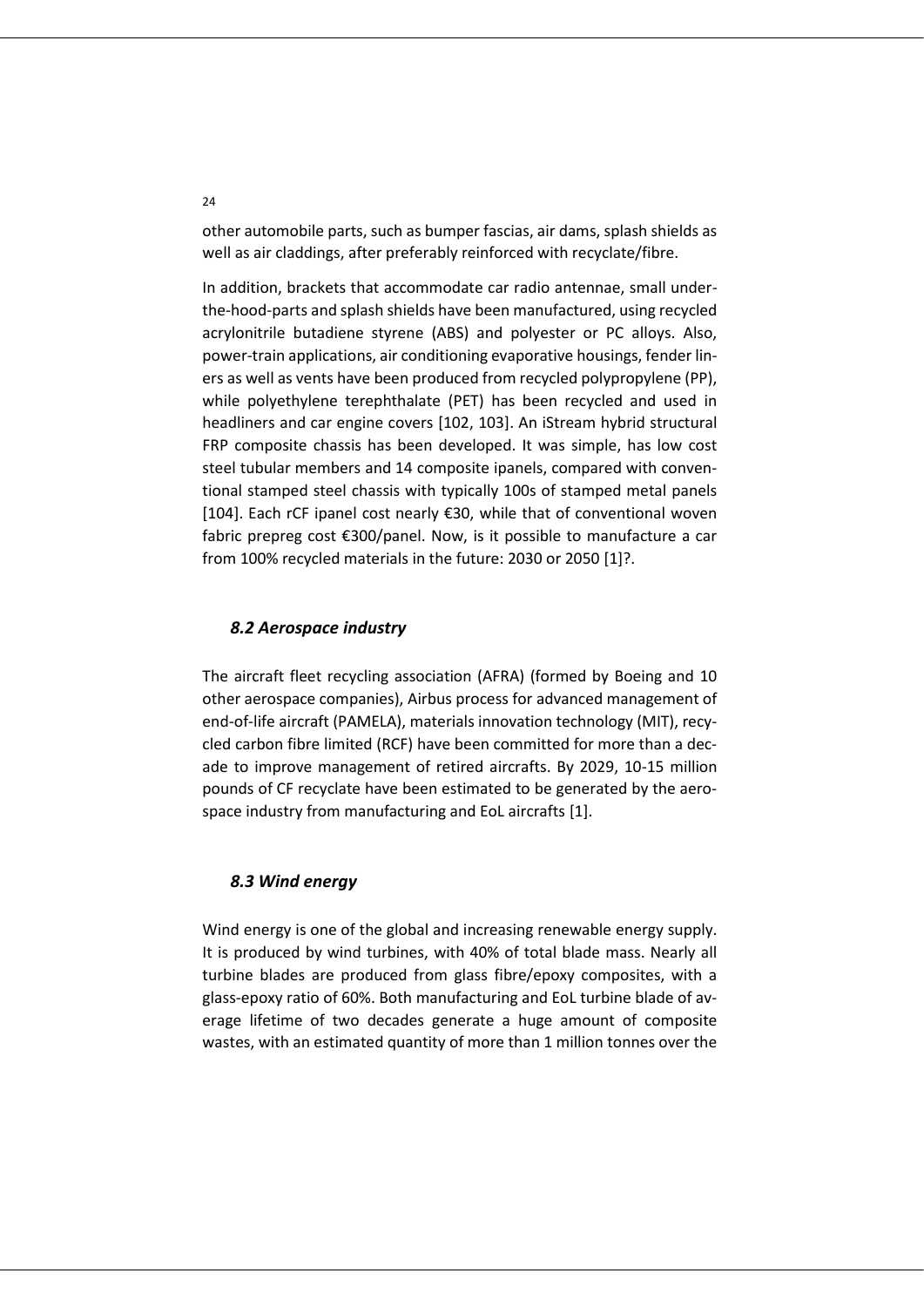next two decades [105]. Due to the fact that the key turbine parts are made up of thermosetting composite materials, recycling and disposal of new and EoL scrap is a growing global challenge. Unfortunately, there is no commercial operations to embark on recycling of the new and EoL wind turbine composite materials.

# *8.4 Electrical and electronic industry*

Milled recycled carbon fibres (rCFs) are used to manufacture conductive materials that provide electrical conductivity and antistatic behaviours in polymeric composites and coatings. For example, epoxy antistatic floor coatings and integrated circuit trays [104].

#### *8.5 Other applications*

- *Subsea buoyancy* Milled rCF are used in deep sea oil and gas exploration [104]. They have the largest volume market for milled CFs.
- *Manufacturing (Additive/3D printing and net-shape)* Milled rCFs are used to produce filaments for 3D printing or additive manufacturing (AM) processes [104]. For instance, these materials can be used to fabricate prototyping objects, drones and cars. The first 3D- printed car from Local Motors contained 20 and 80% of rCF and ABS plastic [104], respectively. Additionally, chopped rCF can be used in net-shape manufacturing of parts, through the application of preforming for resin transfer moulding or stamp forming process.
- *Building/construction company* Pulverished waste FRP composite products were converted to artificial woods experimentally [106]. The woods can be nailed, drilled, notched and sawn, showing their similar properties when compared with natural woods. Also, ground glass reinforced polyester (GRP) has been used diversely: GRP/plastic lumber with bolted tenon joint to solid wood and GRP/wood flake blend particleboard [107].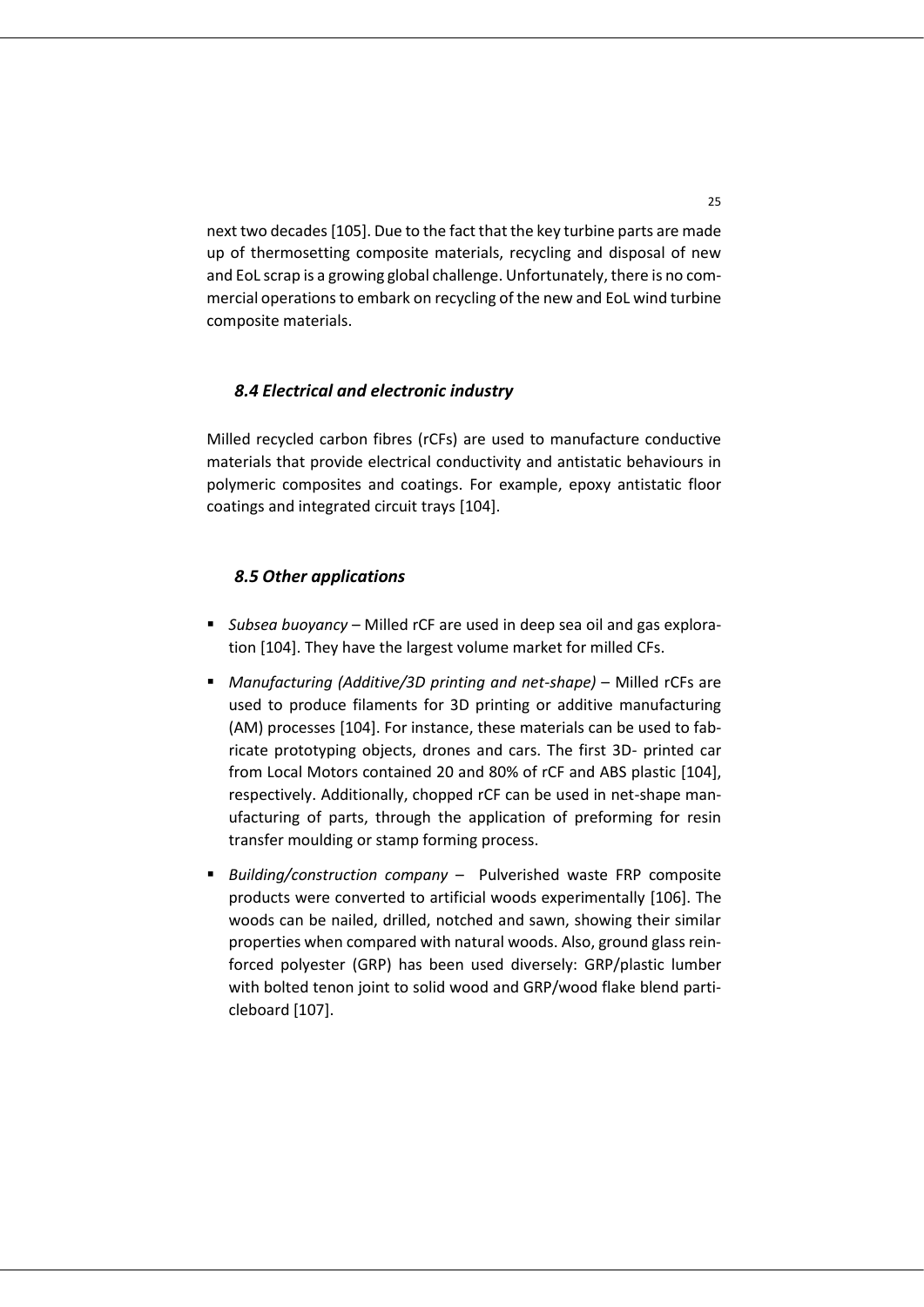▪ *Compounding* – The mechanical properties (essentially stiffness) of some injection moulded milled rCF polymeric compounds. This could be chopped or pellet rCF used in sheet and bulk moulding compounds (S/BMC), especially in applications where long fibres are not suitable for complex geometry, small products and exact requirements of surface quality.

Importantly, in addition to the cost reduction, the mechanical properties of the reCF reinforced products increase [104].

Finally, further improvement on development of more economical processing, optimisation techniques, the performance of recycled composites as well as the general acceptance of recycled composite products by educating the markets is required to increase applications of the composite recyclates, as there are no end-users for the recycled materials [1]. In addition, formulation of models for predicting the quantity of recyclates, recycled material value and effect of the variance of processing parameters on recyclate quality, cost and environmental impact are recommended for future works, probably towards vision 2030, 2050 and beyond.

## **9. Conclusions**

Rising of demand for the composite material, particularly on the fibre reinforced type comes together with manufacturing and end of life waste problem. The heterogeneity and cross-linked nature of thermoset polymer lead to a challenging task for the recovery of material during recycling stage. Legislation and the high value of fibre are drivers for composite users to recycle their waste.

Studies on composite recycling methods are reviewed in this chapter. Most recycling technologies mostly developed to recover polymer based composites on account of its high demand and waste volume hence raises the urgency for recycling. Mature recycling process such as mechanical and pyrolysis are operated at an industrial scale and commercially available. Recycling methods such as microwave pyrolysis, high voltage fragmentation and others are relatively new and only conducted at a pilot or laboratory setup. In terms of environmental impact, the process energy demand for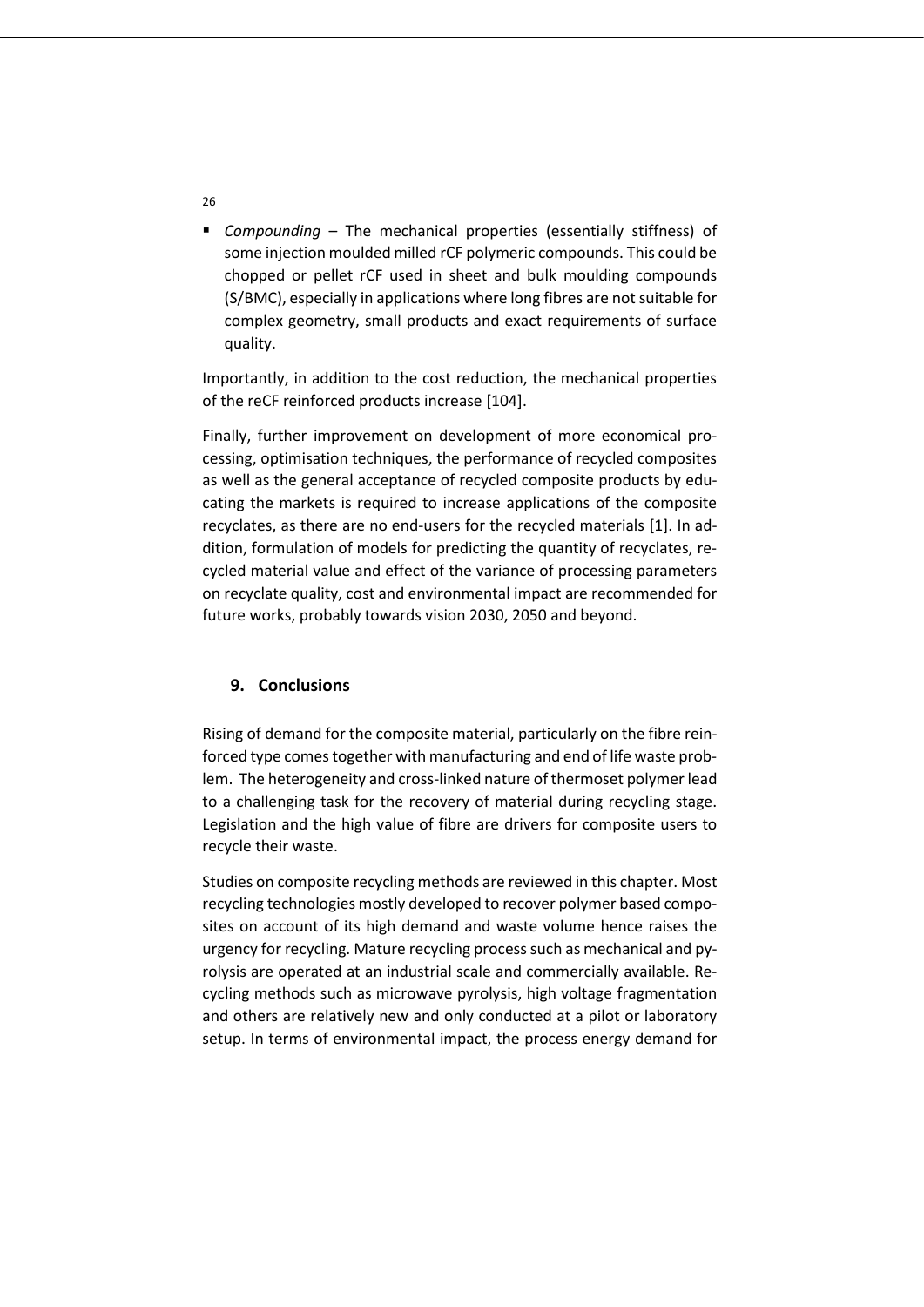recycling is far lower compared to the embodied energy of the original fibre. The energy demand is highly driven by the processing rate.

Recovered fibre and new composite product made from the recyclate have comparable performance with virgin counterparts. Potential applications in the automotive, aerospace and renewable energy sector are suggested in this chapter. The commercial viability of composite recycling only be realised if virgin fibre can be substituted by recycled fibre in both active and passive applications. Recycling of fibre reinforced composite waste is important to avoid loss of valuable materials. Using the concept of circular economy, recyclate can be returned into the market via closed loop or cross-sector applications.

#### **Acknowledgments**

The author would like to acknowledge the support from the Fundamental Research Grant Scheme (FRGS) under grant numbers of FRGS/1/2018/ TK03/UNIMAP/02/15 and RACER/2019/FKP-COSSID/F00411 from the Ministry of Education Malaysia as well as funding by the UK Engineering and Physical Sciences Research Council (EPSRC), under grant EP/K026348/1, Efficient X-sector use of HeterogeneoUs MatErials in Manufacturing (EXHUME). Also, thank you to Universiti Malaysia Perlis, Universiti Teknikal Malaysia Melaka, University of Hertfordshire and University of Manchester for the kind support.

#### **References**

- 1. Yang Y, Boom R, Irion B, van Heerden D-J, Kuiper P, de Wit H. Recycling of composite materials. Chemical Engineering and Processing: Process Intensification. 2012;51:53-68.
- 2. Ccf. Composites Sector Increasing M & A Update: Spring 2013. 2013.
- 3. Marketsandmarkets. Composites Market worth 115.43 Billion USD by 2022. 2017.
- 4. Mazumdar S. Composites growth realizing its global potential. Composites World. 2005:7-.
- 5. Shuaib NA, Mativenga PT, Kazie J, Job S. Resource Efficiency and Composite Waste in UK Supply Chain. Procedia CIRP. 2015;29:662-7.
- 6. Halliwell S. End of Life Options for Composite Waste Recycle , Reuse or Dispose ? National Composites Network Best Practice Guide. 2006.
- 7. Bains M, Stokes E. Developing a Resource Efficiency Action Plan For the Composite Sector: Scoping Study. 2013.
- 8. Elgcf. Converting Composite Waste Into High Quality Reusable Carbon Fibre. 2015.
- 9. Cherrington R, Goodship V, Meredith J, Wood BM, Coles SR, Vuillaume A, et al. Producer responsibility: Defining the incentive for recycling composite wind turbine blades in Europe. Energy Policy. 2012;47(0):13-21.
- 10. Job S. Composite Recycling: Summary of Recent Research and Development. 2010.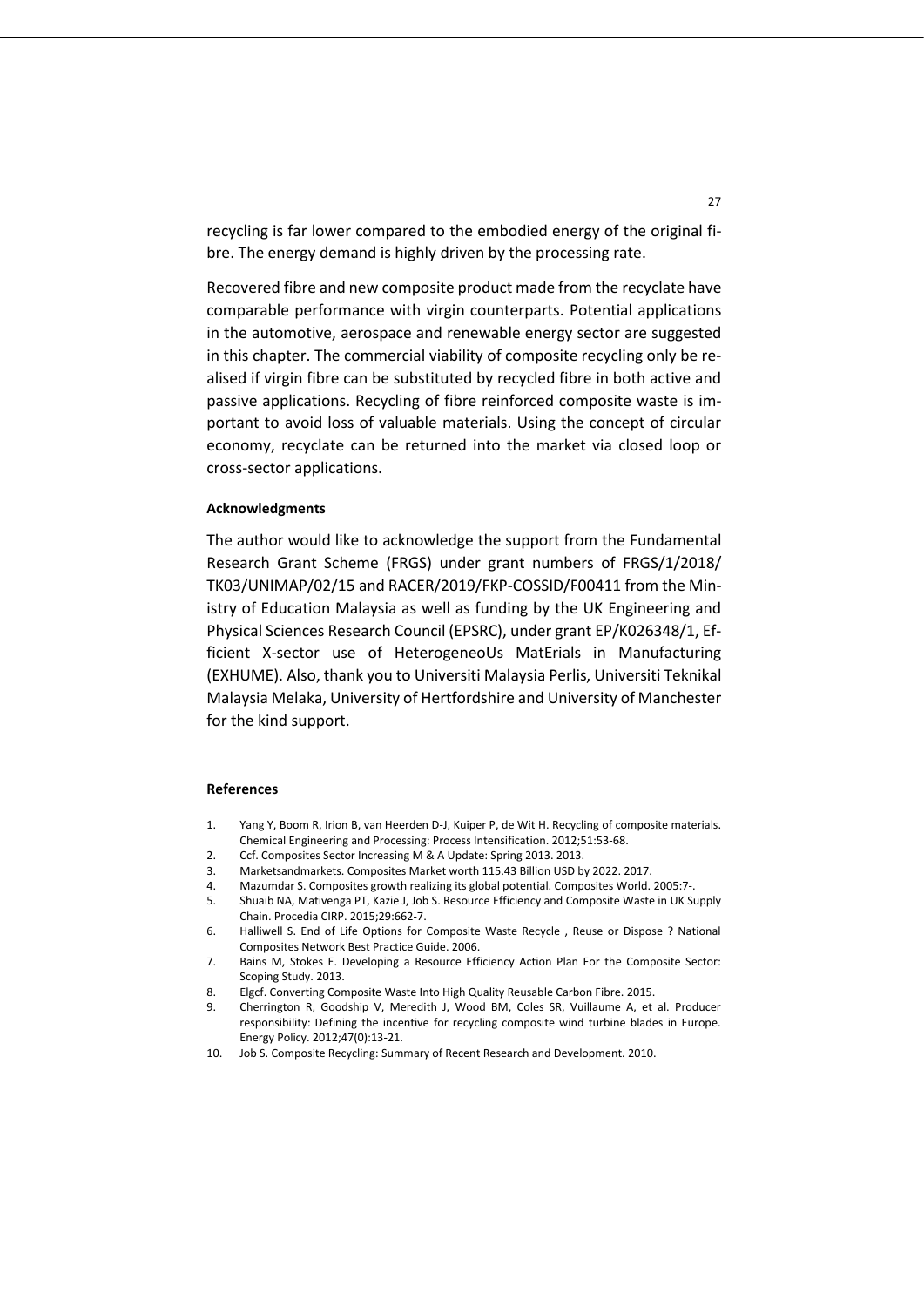- 11. Granta Design Limited. CES EduPack software. 2015.
- 12. Asmatulu E, Overcash M, Twomey J. Recycling of Aircraft: State of the Art in 2011. Journal of Industrial Engineering. 2013;2013:1-8.
- 13. Smith F, Shakspeare P. UK Composites 2013: A Study into the Status, Opportunities and Direction for the UK Composite Industry. 2013.
- 14. Agp. Lifting Off Implementing the Strategic Vision for UK Aerospace. 2013.
- 15. Hale J. Boeing 787 from the Ground Up 06. Boeing. 2006:9-.
- 16. Osborne J. The UK composites industry turning ideas into investments. Reinforced plastics. 2013:3-.
- 17. McConnell VP. Launching the carbon fibre recycling industry. Reinforced Plastics. 2010;54(2):33- 7.
- 18. Eurostat. Commercial Aircraft Fleet by Type of Aircraft. 2014.
- 19. Think D. UK Armed Forces Aircraft Numbers. 2012. p. 8-10.
- 20. Larsen K. Recycling wind. Reinforced Plastics. 2009;53(1):20-5.
- 21. Ukwed. UK Wind Energy Database Operational Figures at a Glance. 2015.
- 22. RenewableUk. Small and Medium Wind UK Market Report. 2013.
- 23. . !!! INVALID CITATION !!! [1, 23].
- 24. Stewart R. Management, Recycling and Reuse of Waste Composites: Elsevier; 2010. 39-61 p.
- 25. Eunomia R, Consulting. Landfill Bans : Feasibility Research. Waste and Resources Action Programme. 2012(November).
- 26. Rybicka J, Tiwari A, Leeke GA. Technology readiness level assessment of composites recycling technologies. Journal of Cleaner Production. 2016;112, Part 1:1001-12.
- 27. UK Government. 2013 UK greenhouse gas emissions, provisional figures and 2012 UK greenhouse gas emissions, final figures by fuel type and end-user. National Statistics: Department of Energy & Climate Change; 2014.
- 28. Bains M, Carruthers J. Composite Material Resource Efficiency Action Plan December 2013. 2013.
- 29. Dwivedy M. Modeling and Assessment of e-waste Management Issues in India : Generation , Flows and Extended Producer Responsibility: Birla Institute of Technology and Science; 2013.
- 30. Defra. Environmental Management Guidance : Waste legislation and regulations. 2014.
- 31. Duflou JR, Deng Y, Van Acker K, Dewulf W. Do fiber-reinforced polymer composites provide environmentally benign alternatives? A life-cycle-assessment-based study. MRS Bulletin. 2012;37(04):374-82.
- 32. Song YS, Youn JR, Gutowski TG. Life cycle energy analysis of fiber-reinforced composites. Composites Part A: Applied Science and Manufacturing. 2009;40(8):1257-65.
- 33. Bains M, Stokes E. Developing a resource efficiency action plan for the composites sector. URS & Netcomposites; 2013.
- 34. Yang Y, Boom R, Irion B, van Heerden D-J, Kuiper P, de Wit H. Recycling of composite materials. Chemical Engineering and Processing: Process Intensification. 2012;51(0):53-68.
- 35. Oliveux G, Dandy LO, Leeke GA. Current status of recycling of fibre reinforced polymers: Review of technologies, reuse and resulting properties. Progress in Materials Science. 2015;72:61-99.
- 36. Witik RARARA, Teuscher R, Michaud V, Ludwig C, Månson J-AE. Carbon fibre reinforced composite waste: An environmental assessment of recycling, energy recovery and landfilling. Composites Part A: …. 2013;49:89-99.
- 37. Lettieri P, Yassin L, Simons SJR. Management, Recycling and Reuse of Waste Composites: Elsevier; 2010. 152-91 p.
- 38. Srivastava SK. Green supply-chain management: A state-of-the-art literature review. International Journal of Management Reviews. 2007;9(1):53-80.
- 39. Mativenga PT, Agwa-Ejon J, Mbohwa C, Sultan AAM, Shuaib NA. Circular Economy Ownership Models: A view from South Africa Industry. Procedia Manufacturing. 2017;8:284-91.
- 40. Sultan AA, Lou E, Mativenga PT. What should be recycled: An integrated model for product recycling desirability. Journal of Cleaner Production. 2017;154:51-60.
- 41. Sultan AAM, Tarisai P, Lou E. Managing Supply Chain Complexity : Foresight For Wind Turbine Composite Waste. Procedia CIRP. 2018;69(May):938-43.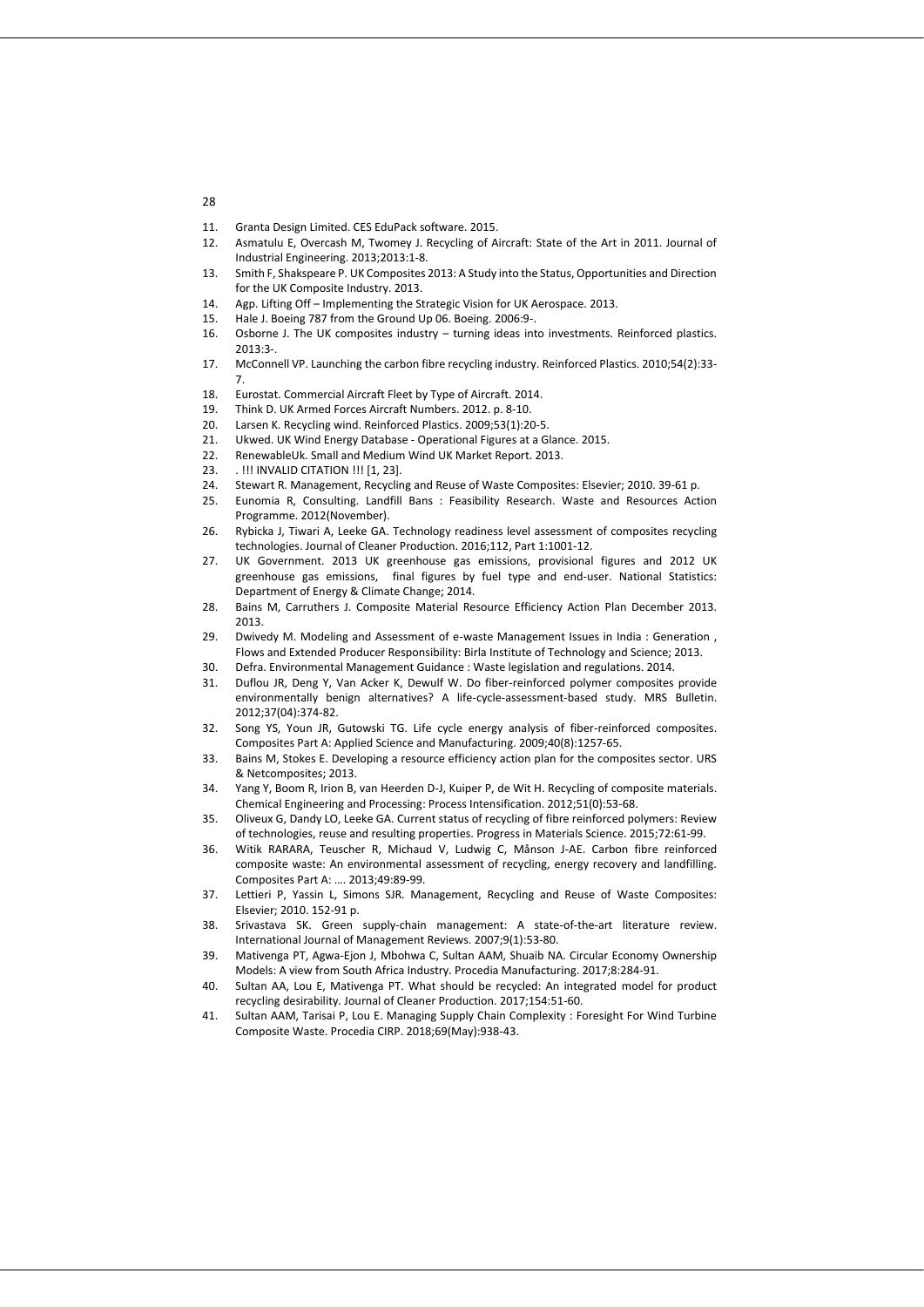- 42. Cunliffe AM, Williams PT. Characterisation of products from the recycling of glass fibre reinforced polyester waste by pyrolysis. Fuel. 2003;82(18):2223-30.
- 43. Karuppannan Gopalraj S, Kärki T. A review on the recycling of waste carbon fibre/glass fibrereinforced composites: fibre recovery, properties and life-cycle analysis. SN Applied Sciences. 2020;2(3):433.
- 44. Vijay N, Rajkumara V, Bhattacharjee P. Assessment of Composite Waste Disposal in Aerospace Industries. Procedia Environmental Sciences. 2016;35:563-70.
- 45. Wang PH, Zimmermann N. Composite Recycling Techniques: A Literature Review. Juniper Online Journal Material Science. 2020;6(1).
- 46. Pickering SJ. Recycling technologies for thermoset composite materials—current status. Composites Part A: Applied Science and Manufacturing. 2006;37(8):1206-15.
- 47. EuCIA. Composites recycling made easy: European Composites Industry Association; 2013 [Available from[: http://www.avk-tv.de/files/20130212\\_recycling\\_made\\_easy.pdf.](http://www.avk-tv.de/files/20130212_recycling_made_easy.pdf)
- 48. Fenwick NJ, Pickering SJ. Using waste material to reduce emissions combustion of glass reinforced plastic with coal in a fluidised bed. Conference on Engineering Profit From Waste IV; 9-11 November London 1994. p. 157-66
- 49. Derosa R, Telfeyan E, Gaustad G, Mayes S. Strength and microscopic investigation of unsaturated polyester BMC reinforced with SMC-recyclate. Journal of Thermoplastic Composite Materials. 2005;18(4):333-49.
- 50. Shuaib NA, Mativenga PT. Effect of Process Parameters on Mechanical Recycling of Glass Fibre Thermoset Composites. Procedia CIRP. 2016;48:134-9.
- 51. Meira Castro AC, Ribeiro MCS, Santos J, Meixedo JP, Silva FJG, Fiúza A, et al. Sustainable waste recycling solution for the glass fibre reinforced polymer composite materials industry. Construction and Building Materials. 2013;45(0):87-94.
- 52. Kouparitsas CE, Kartalis CN, Varelidis PC, Tsenoglou CJ, Papaspyrides CD. Recycling of the fibrous fraction of reinforced thermoset composites. Polymer Composites. 2002;23(4):682-9.
- 53. Palmer J. Mechanical recycling of automotive composites for use as reinforcement in thermoset composites [Phd]: University of Exeter 2009.
- 54. Tan X, Zhang B, Liu K, Yan X, Han J, Liu X, et al. Microstructure and mechanical property of the 2024Al matrix hybrid composite reinforced with recycled SiCp/2024Al composite particles. Journal of Alloys and Compounds. 2020;815:152330.
- 55. Nishida Y. Recycling of Metal Matrix Composites. Advanced Engineering Materials. 2001;3(5):315-7.
- 56. Pickering SJ, Kelly RM, Kennerley JR, Rudd CD, Fenwick NJ. A fluidised-bed process for the recovery of glass fibres from scrap thermoset composites. Composites Science and Technology. 2000;60(4):509-23.
- 57. Kennerley JR, Kelly RM, Fenwick NJ, Pickering SJ, Rudd CD. The characterisation and reuse of glass fibres recycled from scrap composites by the action of a fluidised bed process. Composites Part A: Applied Science and Manufacturing. 1998;29(7):839-45.
- 58. Black S. Composite recycling is gaining traction. Composite world. 2017:1-5.
- 59. Job S, Leeke G, Mativenga PT, Oniveux G, Pickering S, Shuaib NA. Composites Recycling: Where are we now? 2016.
- 60. Lam SS, Chase HA. A review on waste to energy processes Using microwave pyrolysis. Energies. 2012;5(10):4209-32.
- 61. Morin C, Loppinet-Serani A, Cansell F, Aymonier C. Near- and supercritical solvolysis of carbon fibre reinforced polymers (CFRPs) for recycling carbon fibers as a valuable resource: State of the art. The Journal of Supercritical Fluids. 2012;66(0):232-40.
- 62. Oliveux G, Bailleul J-L, Salle ELGL. Chemical recycling of glass fibre reinforced composites using subcritical water. Composites Part A: Applied Science and Manufacturing. 2012;43(11):1809-18.
- 63. Kao CC, Ghita OR, Evans KE, Oliveux G. Mechanical characterisation of glass fibres recycled from thermosetting composites using water-based solvolysis process 18th International Conference on Composite Materials; 21 - 26 August 2011; Jeju Island2011.
- 64. Liu Y, Shan G, Meng L. Recycling of carbon fibre reinforced composites using water in subcritical conditions. Materials Science and Engineering: A. 2009;520(1–2):179-83.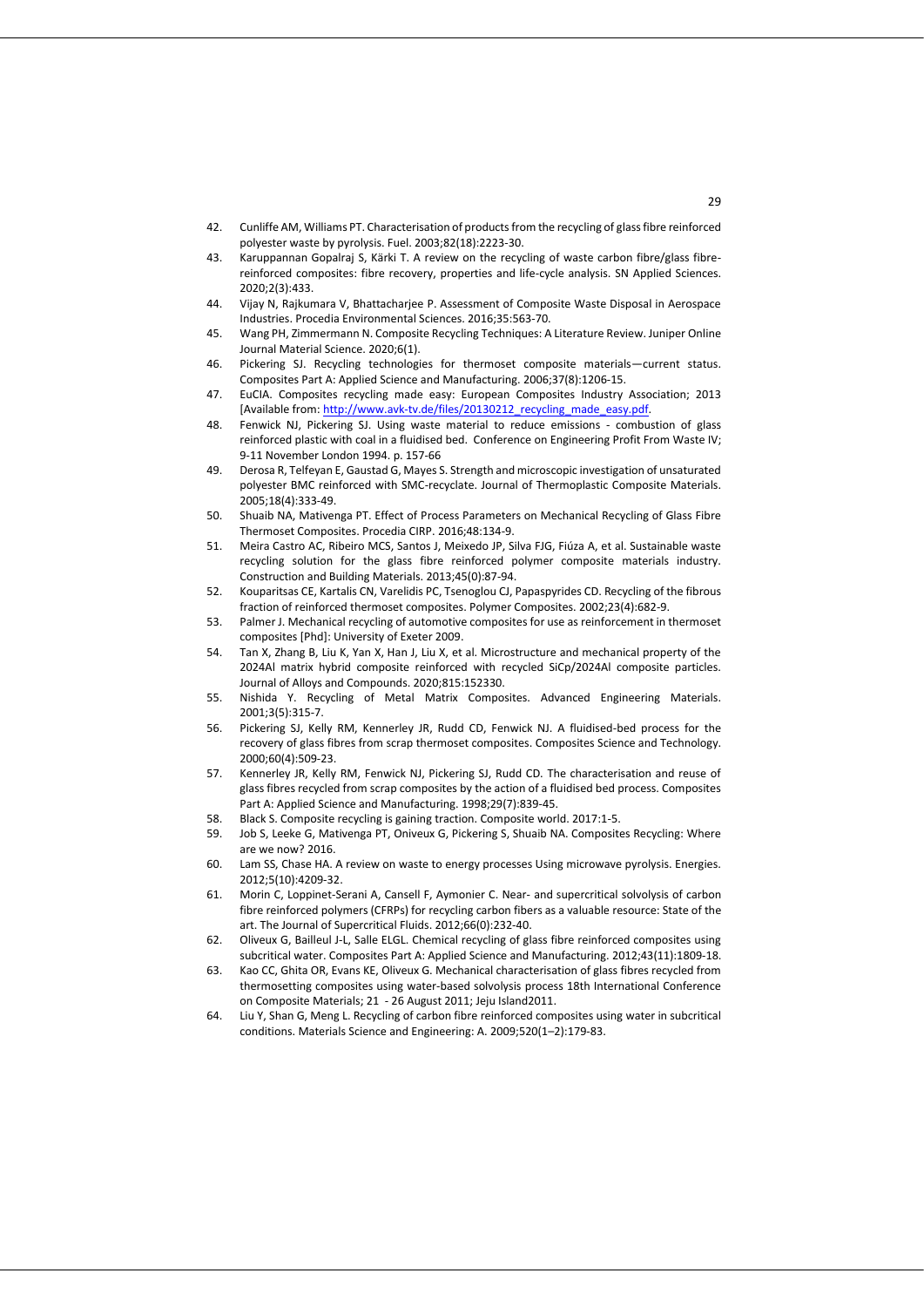- 65. Okajima I, Hiramatsu M, Sako T. Recycling of carbon fiber reinforced plastics using subcritical water Advanced Materials Research. 2011;222:243-6.
- 66. Bai Y, Wang Z, Feng L. Chemical recycling of carbon fibers reinforced epoxy resin composites in oxygen in supercritical water. Materials & Design. 2010;31(2):999-1002.
- 67. Piñero-Hernanz R, García-Serna J, Dodds C, Hyde J, Poliakoff M, Cocero MJ, et al. Chemical recycling of carbon fibre composites using alcohols under subcritical and supercritical conditions. The Journal of Supercritical Fluids. 2008;46(1):83-92.
- 68. Hyde JR, Lester E, Kingman S, Pickering S, Wong KH. Supercritical propanol, a possible route to composite carbon fibre recovery: A viability study. Composites Part A: Applied Science and Manufacturing. 2006;37(11):2171-5.
- 69. Jiang G, Pickering SJ, Lester EH, Turner TA, Wong KH, Warrior NA. Characterisation of carbon fibres recycled from carbon fibre/epoxy resin composites using supercritical n-propanol. Composites Science and Technology. 2009;69(2):192-8.
- 70. Yamada K, Tomonaga F, Kamimura A. Improved preparation of recycled polymers in chemical recycling of fiber-reinforced plastics and molding of test product using recycled polymers. J Mater Cycles Waste Manag. 2010;12(3):271-4.
- 71. Weh A. Final report summary SELFRAG CFRP (High voltage pulse fragmentation technology to recycle fibre-reinforced composites). SELFRAG AG; 2015.
- 72. Rouholamin D, Shyng YT, Savage L, Ghita OR. A comparative study into mechanical performance of glass fibre recovered through mechanical grinding and high voltage pulse power fragmentation. 16th European Conference on Composite Materials; Seville2014.
- 73. Bluhm H, Frey W, Giese H, Hoppe P, Schultheiss C, Strassner R. Application of pulsed HV discharges to material fragmentation and recycling. Dielectrics and Electrical Insulation, IEEE Transactions on. 2000;7(5):625-36.
- 74. Mativenga PT, Shuaib NA, Howarth J, Pestalozzi F, Woidasky J. High voltage fragmentation and mechanical recycling of glass fibre thermoset composite. CIRP Annals - Manufacturing Technology. 2016.
- 75. Oshima K, Matsuda S, Hosaka M, Satokawa S. Rapid removal of resin from a unidirectional carbon fiber reinforced plastic laminate by a high-voltage electrical treatment. Separation and Purification Technology. 2020;231:115885.
- 76. Hohenstein Institute. Biotechnology innovation helps with recycling carbon fibres (press information) Bönnigheim, Germany 2015 [Available from: [http://www.hohenstein.de/media/pdf/635-EN\\_06\\_Recycling\\_Carbonfasern\\_2015\\_101440.pdf.](http://www.hohenstein.de/media/pdf/635-EN_06_Recycling_Carbonfasern_2015_101440.pdf)
- 77. Sun H, Guo G, Memon SA, Xu W, Zhang Q, Zhu J-H, et al. Recycling of carbon fibers from carbon fiber reinforced polymer using electrochemical method. Composites Part A: Applied Science and Manufacturing. 2015;78:10-7.
- 78. Zhu J-H, Chen P-y, Su M-n, Pei C, Xing F. Recycling of carbon fibre reinforced plastics by electrically driven heterogeneous catalytic degradation of epoxy resin. Green Chemistry. 2019;21(7):1635-47.
- 79. Kamavaram V, Mantha D, Reddy RG. Recycling of aluminum metal matrix composite using ionic liquids:: Effect of process variables on current efficiency and deposit characteristics. Electrochimica Acta. 2005;50(16):3286-95.
- 80. Shuaib NA, Mativenga PT, editors. Energy Intensity and Quality of Recyclate in Composite Recycling. ASME 2015 International Manufacturing Science and Engineering Conference; 2015 June 8–12, 2015; Charlotte, North Carolina.
- 81. Åkesson D, Foltynowicz Z, Christéen J, Skrifvars M. Products obtained from decomposition of glass fiber-reinforced composites using microwave pyrolysis. Polimery. 2013;58.
- 82. Meng F, McKechnie J, Turner TA, Pickering SJ. Energy and environmental assessment and reuse of fluidised bed recycled carbon fibres. Composites Part A: Applied Science and Manufacturing. 2017;100:206-14.
- 83. Asmatulu E, Twomey J, Overcash M. Recycling of fiber-reinforced composites and direct structural composite recycling concept. Journal of Composite Materials. 2013.
- 84. Criado M, García-Díaz I, Bastidas JM, Alguacil FJ, López FA, Monticelli C. Effect of recycled glass fiber on the corrosion behavior of reinforced mortar. Construction and Building Materials. 2014;64(0):261-9.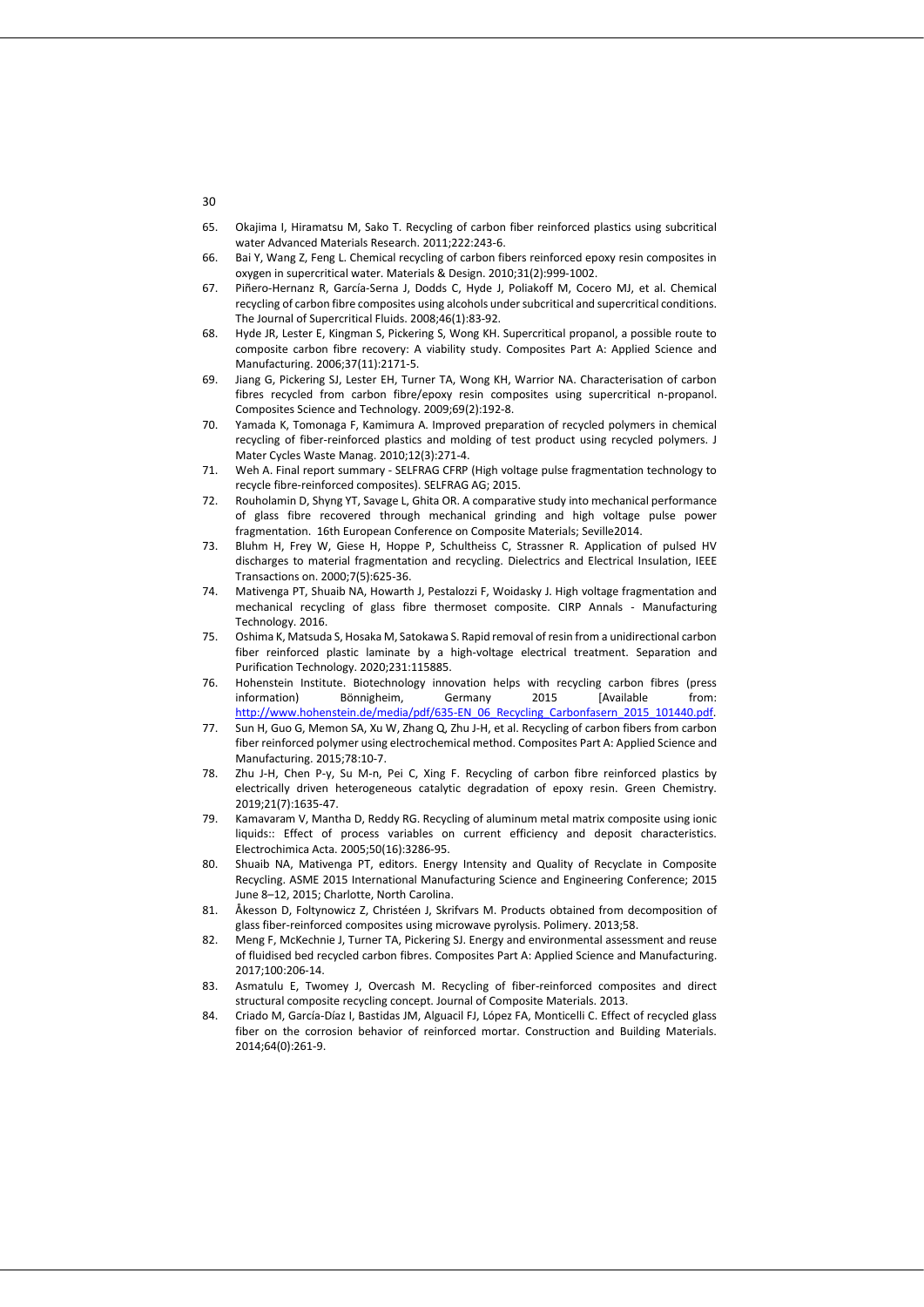- 85. Cunliffe AM, Jones N, Williams PT. Pyrolysis of composite plastic waste. Environmental Technology. 2003;24(5):653-63.
- 86. Williams PT, Cunliffe A, Jones N. Recovery of value-added products from the pyrolytic recycling of glass-fibre-reinforced composite plastic waste. Journal of the Energy Institute. 2005;78(2):51- 61.
- 87. Onwudili JA, Insura N, Williams PT. Autoclave pyrolysis of carbon reinforced composite plastic waste for carbon fibre and chemicals recovery. Journal of the Energy Institute. 2013;86(4):227- 32.
- 88. Meyer LO, Schulte K, Grove-Nielsen E. CFRP-recycling following a pyrolysis route: Process optimization and potentials. Journal of Composite Materials. 2009;43(9):1121-32.
- 89. Lester E, Kingman S, Wong KH, Rudd C, Pickering S, Hilal N. Microwave heating as a means for carbon fibre recovery from polymer composites: a technical feasibility study. Materials Research Bulletin. 2004;39(10):1549-56.
- 90. Okajima I, Hiramatsu M, Shimamura Y, Awaya T, Sako T. Chemical recycling of carbon fiber reinforced plastic using supercritical methanol. The Journal of Supercritical Fluids. 2014;91(0):68-76.
- 91. Liu Y, Meng L, Huang Y, Du J. Recycling of carbon/epoxy composites. Journal of Applied Polymer Science. 2004;94(5):1912-6.
- 92. Shyng YT, Ghita OR. Fragmentation Analysis Of Glass Fibres Recovered From Hydrolysis Processes. 19th International Conference on Composite Materials; Montreal2013.
- 93. Yip HLH, Pickering SJ, Rudd CD. Characterisation of carbon fibres recycled from scrap composites using fluidised bed process. Plastics, Rubber and Composites. 2002;31(6):278-82.
- 94. Feih S, Boiocchi E, Mathys G, Mathys Z, Gibson AG, Mouritz AP. Mechanical properties of thermally-treated and recycled glass fibres. Composites Part B: Engineering. 2011;42(3):350-8.
- 95. Feih S, Manatpon K, Mathys Z, Gibson AG, Mouritz AP. Strength degradation of glass fibers at high temperatures. J Mater Sci. 2009;44(2):392-400.
- 96. Thomason JL, Yang L, Meier R. The properties of glass fibres after conditioning at composite recycling temperatures. Composites Part A: Applied Science and Manufacturing. 2014;61(0):201- 8.
- 97. Ribeiro MCS, Meira-Castro AC, Silva FG, Santos J, Meixedo JP, Fiúza A, et al. Re-use assessment of thermoset composite wastes as aggregate and filler replacement for concrete-polymer composite materials: A case study regarding GFRP pultrusion wastes. Resources, Conservation and Recycling. 2013(0).
- 98. Meira Castro AC, Carvalho JP, Ribeiro MCS, Meixedo JP, Silva FJG, Fiúza A, et al. An integrated recycling approach for GFRP pultrusion wastes: recycling and reuse assessment into new composite materials using Fuzzy Boolean Nets. Journal of Cleaner Production. 2014;66(0):420- 30.
- 99. Palmer J, Ghita OR, Savage L, Evans KE. Successful closed-loop recycling of thermoset composites. Composites Part A: Applied Science and Manufacturing. 2009;40(4):490-8.
- 100. Hagnell MK, Åkermo M. The economic and mechanical potential of closed loop material usage and recycling of fibre-reinforced composite materials. Journal of Cleaner Production. 2019;223:957-68.
- 101. Perry N, Bernard A, Laroche F, Pompidou S. Improving design for recycling Application to composites. CIRP Annals. 2012;61(1):151-4.
- 102. Hodzic A. Re-use, recycling and degradation of composites. In: Baillie C, editor. Green composites: Polymer composites and the environment. Cambridge, United Kingdom: Woodhead Publishing Limited; 2000. p. 252-68.
- 103. Sherman LM. Compounders take the lead in post-use bumper recycling. Plastics Technology. 1996;3:27-9.
- 104. Gehr M. Recycled carbon fibre: A new approach to cost effective lightweighting 2020 [Available from:

[https://www.igcv.fraunhofer.de/content/dam/igcv/de/docs/Travelling\\_Conference\\_Unterlage](https://www.igcv.fraunhofer.de/content/dam/igcv/de/docs/Travelling_Conference_Unterlagen/03_Recycled%20Carbon%20Fibre_Gehr_ELGCF.pdf) [n/03\\_Recycled%20Carbon%20Fibre\\_Gehr\\_ELGCF.pdf.](https://www.igcv.fraunhofer.de/content/dam/igcv/de/docs/Travelling_Conference_Unterlagen/03_Recycled%20Carbon%20Fibre_Gehr_ELGCF.pdf)